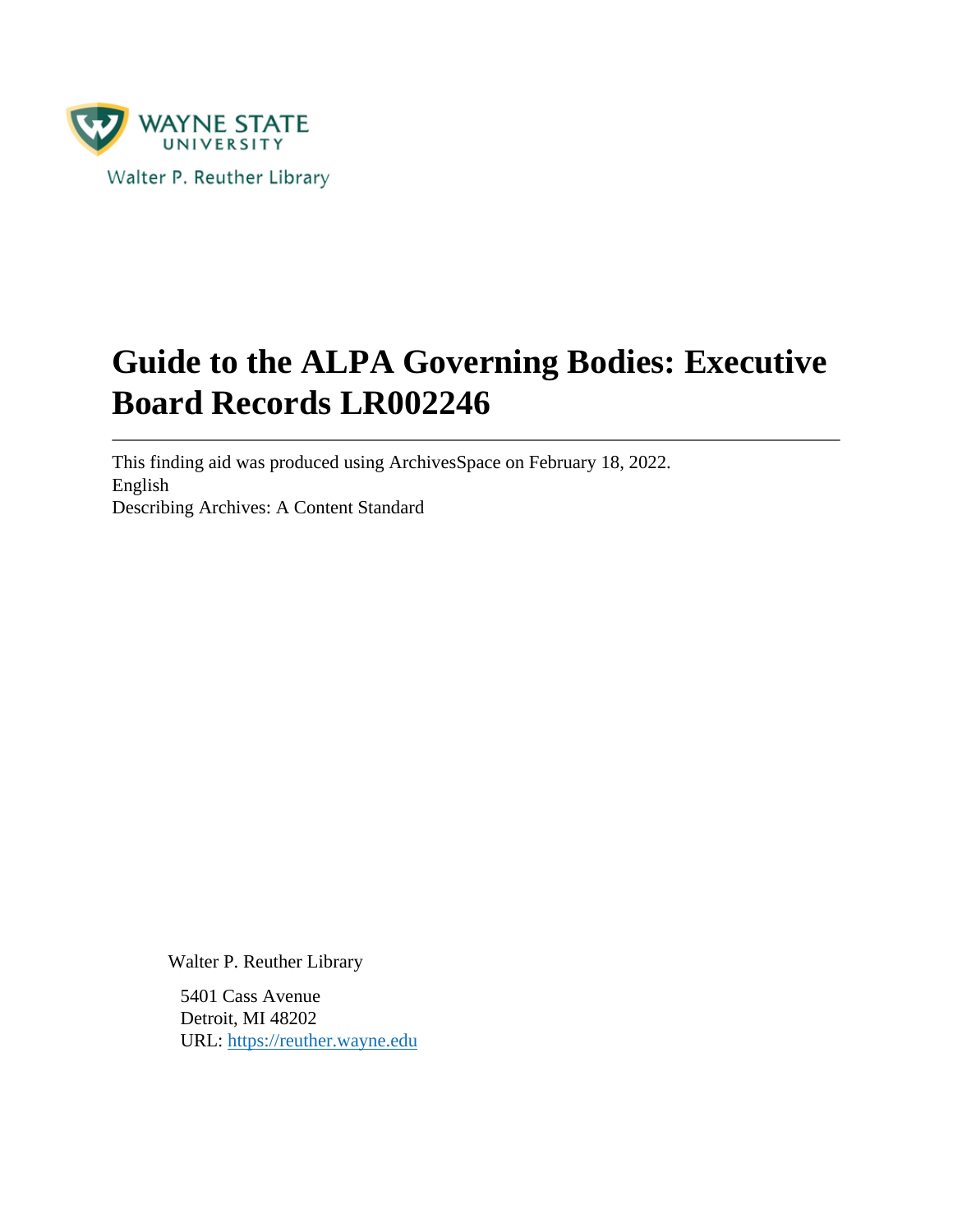## <span id="page-1-0"></span>**Table of Contents**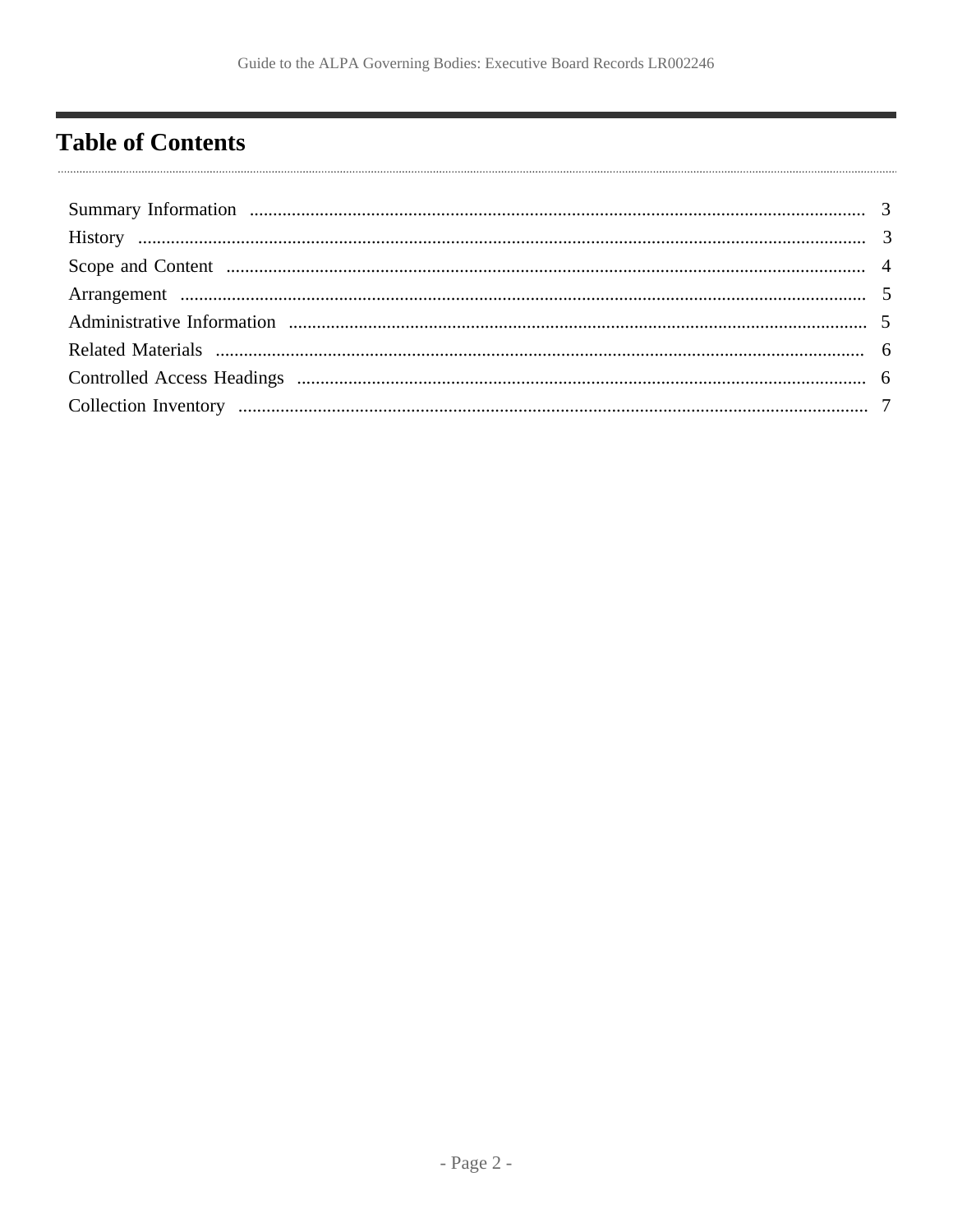### <span id="page-2-0"></span>**Summary Information**

| <b>Repository:</b>                  | Walter P. Reuther Library                                                                                                                                                                                                                                                                                                                                                                                                                                                                                                                                                                                                                                                                                                                                 |
|-------------------------------------|-----------------------------------------------------------------------------------------------------------------------------------------------------------------------------------------------------------------------------------------------------------------------------------------------------------------------------------------------------------------------------------------------------------------------------------------------------------------------------------------------------------------------------------------------------------------------------------------------------------------------------------------------------------------------------------------------------------------------------------------------------------|
| <b>Creator:</b>                     | Air Line Pilots Association                                                                                                                                                                                                                                                                                                                                                                                                                                                                                                                                                                                                                                                                                                                               |
| <b>Title:</b>                       | ALPA Governing Bodies: Executive Board Records                                                                                                                                                                                                                                                                                                                                                                                                                                                                                                                                                                                                                                                                                                            |
| ID:                                 | LR002246                                                                                                                                                                                                                                                                                                                                                                                                                                                                                                                                                                                                                                                                                                                                                  |
| Date [inclusive]:                   | 1947-2009                                                                                                                                                                                                                                                                                                                                                                                                                                                                                                                                                                                                                                                                                                                                                 |
| <b>Physical Description:</b>        | 19 Linear Feet (18 SB, 1 MB, 1 OS)                                                                                                                                                                                                                                                                                                                                                                                                                                                                                                                                                                                                                                                                                                                        |
| <b>Physical Description:</b>        | 16.3 Megabytes (digital files)                                                                                                                                                                                                                                                                                                                                                                                                                                                                                                                                                                                                                                                                                                                            |
| Language of the<br><b>Material:</b> | Material entirely in English.                                                                                                                                                                                                                                                                                                                                                                                                                                                                                                                                                                                                                                                                                                                             |
| Abstract:                           | The Executive Board was created in 1947 as part of ALPA's governing<br>structure to assist the Board of Directors. The Executive Board<br>exercises control over the association and manages its business affairs<br>when the Board of Directors is not in session. The Executive Board can<br>also interpret the constitution and by-laws, as well as create or change<br>policy. The board covers issues such as administration, membership,<br>accounting and finance, engineering and air safety, employment<br>agreements, retirement and insurance, contract administration,<br>and mergers. The records include minutes, agendas, transcripts,<br>correspondence, general books, reports, and supporting documents for<br>meetings from 1947-2009. |

### **Citation Style**

"ALPA Governing Bodies: Executive Board Records, Box [#], Folder [#], Walter P. Reuther Library, Archives of Labor and Urban Affairs, Wayne State University"

#### **^** [Return to Table of Contents](#page-1-0)

### <span id="page-2-1"></span>**History**

The Executive Board was created in 1947 by the Board of Directors to replace the Central Executive Council. Originally, the Executive Board was mandated to meet twice a year, but this policy was discontinued in 1951, and the board did not meet for another twelve years. During this period, the association used the Executive Committee to cover the duties of the board, as it was a smaller body,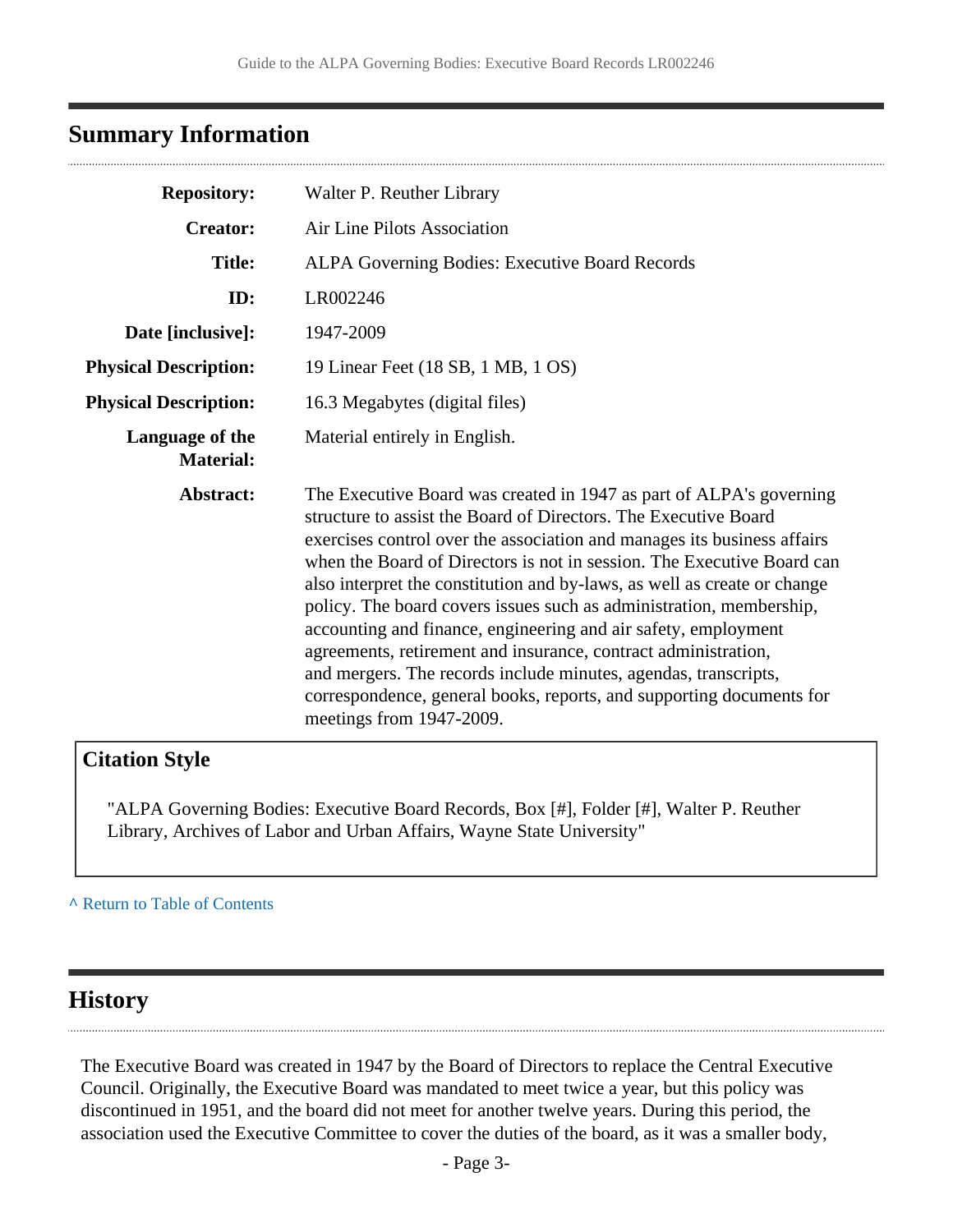which facilitated decision making. In 1960, another policy change enabled the board to meet at regular intervals again and left open the possibility for special meetings to be called by the president or thirty percent of the Executive Board membership. Since then, the board has usually met at least twice a year. Currently, the board meets during the April/May and September/October periods.

The Executive Board is made up of each member airline's Master Executive Council chairperson; members of the Executive Council are ex officio members of the board. The Executive Board has the power and authority to control the association, its business affairs, and general management, subject to ALPA's constitution and by-laws. The board can also interpret the constitution and by-laws, as well as create or change policy. Meetings include reports by the president, the first vice president, the vice president-administration/secretary, and vice president-finance/treasurer, the Executive Council, and the committees of the Board of Directors, the Executive Board, and the Executive Council.

**^** [Return to Table of Contents](#page-1-0)

## <span id="page-3-0"></span>**Scope and Content**

The records include minutes, agendas, transcripts, correspondence, general books, reports, and supporting documents for meetings from 1947-2009.

Specific subjects: professional standards, national security, alcohol/drug testing, jumpseats, in-flight image/video and voice recording, field office closings, strike policy and benefits, flight time/duty time, pay scale/pay formulas, pilot fatigue, seasonal unemployment, seniority lists, age 60 rule, third crew member/crew complement, instrument flight rules (IFR) v. visual flight rules (VFR), Steward and Stewardess Division, National Airlines strike in 1948, American Airlines split in 1963, and the removal of President David Behncke in 1951.

Important Subjects: Air traffic control, Airline pilots, Airlines Collective bargaining, Airlines— Employees—Drug testing—United States, Airlines—Employees—Labor unions, Airlines Hijacking, Airlines—Mergers, Airlines—Safety measures, Airlines—Safety regulations, Airlines—Security measures, Airlines—Strikes and lockouts, Airlines—Technological innovations—United States, Airlines—United States—Management, Airplane Airworthiness, Airplanes—Noise, Airplanes— Piloting, Airplanes—Piloting—Safety measures, Civil Aeronautics Board (U.S.), Federal Aviation Administration, Pilots and pilotage, Terrorism

Important names: W.W. Anderson, J. Randolph Babbitt, David Behncke, Henry Duffy, Grant LeRoux, J.J. O'Donnell, John H. Prater, Charles Ruby, Clarence Sayen, Francis Spencer, Duane E. Woerth

Series in Part II:

Series I - Meeting Materials, 2000-2009: Contains transcripts, compilations of actions, and committee reports.

Series II - AV Materials, 2004-2006: Consists of audiocassette recordings of meetings.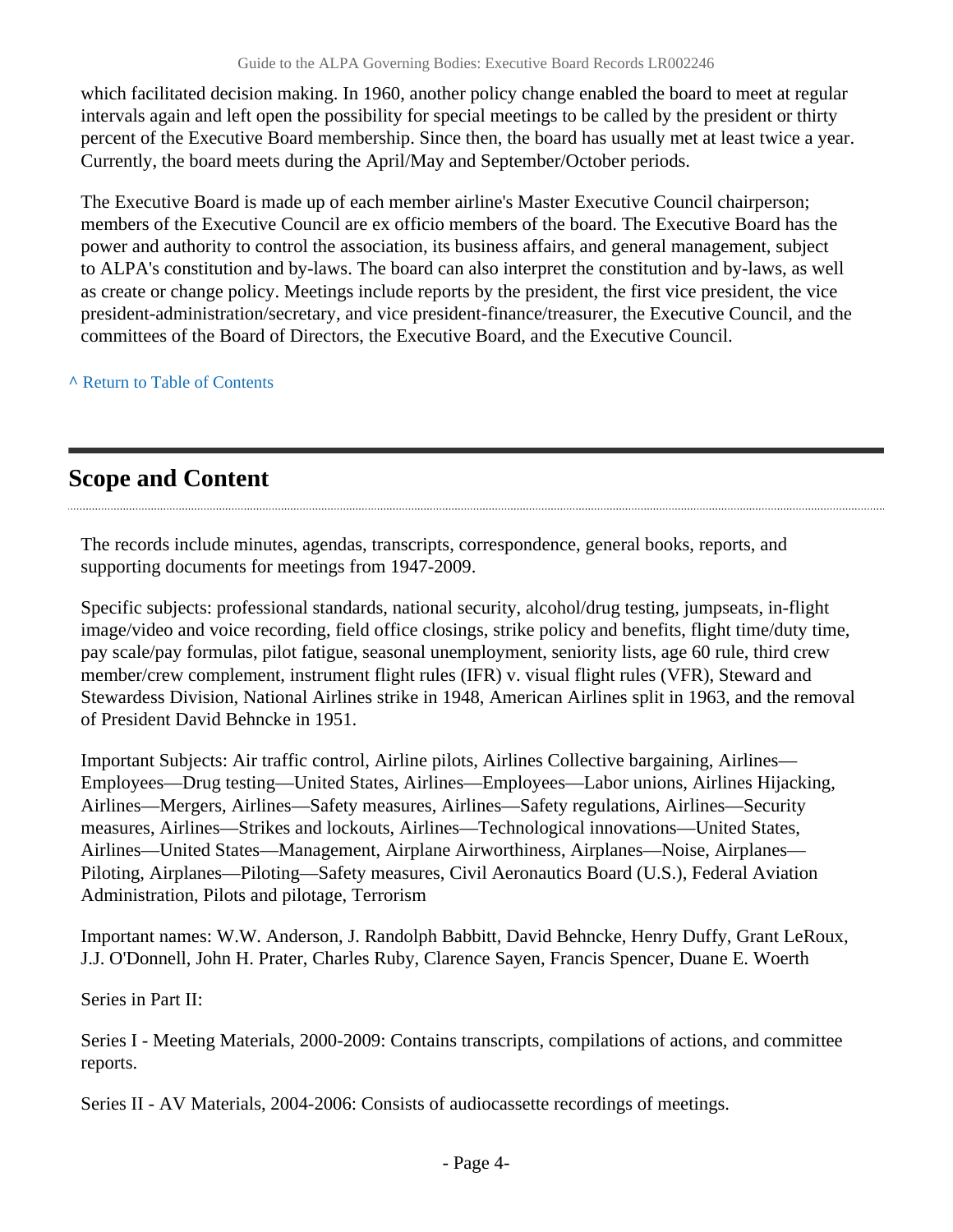Series III - Reuther Digital Repository, 2005-2009: Holds meeting materials extracted from compact discs and floppy disks. Content includes compilations of actions, transcripts, agendas, committee assignments and reports, as well as additional supporting meeting documents.

**^** [Return to Table of Contents](#page-1-0)

### <span id="page-4-0"></span>**Arrangement**

The records are arranged in chronological order.

Part II has been divided into three series.

Series I: Meeting Materials, 2000-2009 (Box 17-18), Series II: AV Materials, 2004-2006 (Box 19-20), Reuther Digital Repository, 2005-2009

**^** [Return to Table of Contents](#page-1-0)

## <span id="page-4-1"></span>**Administrative Information**

### **Publication Statement**

Walter P. Reuther Library

5401 Cass Avenue Detroit, MI 48202 URL:<https://reuther.wayne.edu>

### **Revision Description**

Finding aid revised by Bart Bealmear. February 2021 and August 2021

### **Acquisition**

Part I: Includes materials from Data Resources, Governing Bodies Support, and President's Office records.

Part II: Includes materials from Governing Bodies, and Governing Bodies Support records.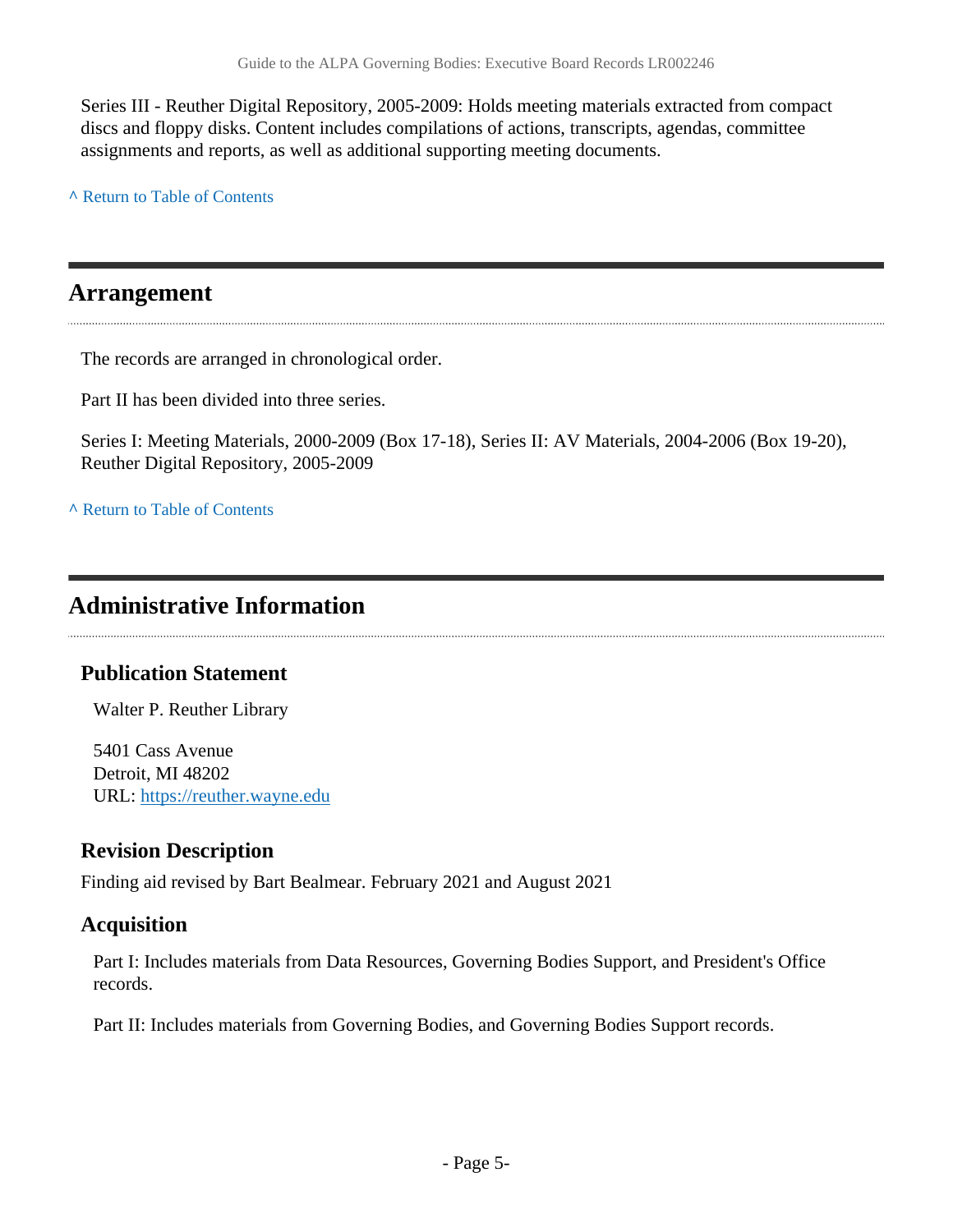#### **Processing History**

Part I: Finding aid written by Kathy Makas, January 2012. Reprocessed with additional materials and rewritten by Kathy Makas, August 2013.

Part II: Proecssed and finding aid rewritten by Bart Bealmear, February 2021. Finding aid revised by Bart Bealmear, August 2021.

#### **Access**

Collection is open for research.

#### **Use**

Refer to the Walter P. Reuther Library "Rules for Use of Archival Materials." Restrictions: Researchers may encounter records of a sensitive nature – personnel files, case records and those involving investigations, legal and other private matters. Privacy laws and restrictions imposed by the Library prohibit the use of names and other personal information which might identify an individual, except with written permission from the Director and/or the donor.

#### **^** [Return to Table of Contents](#page-1-0)

## <span id="page-5-0"></span>**Related Materials**

#### **Related Materials**

ALPA Microform, Box 30, "ALPA President," Rolls 1018-1048 contain executive board transcripts from the 1st-33rd meetings, Rolls 1260-1266 contain transcripts from the 34th-38th meetings.

### **Transfers**

The audiocassette recordings of meetings were transferred to the Reuther's Audiovisual Department. The meeting materials extracted from the CDs and floppy disks are in the Reuther Digital Repository.

#### **^** [Return to Table of Contents](#page-1-0)

## <span id="page-5-1"></span>**Controlled Access Headings**

• Aeronautics Safety measures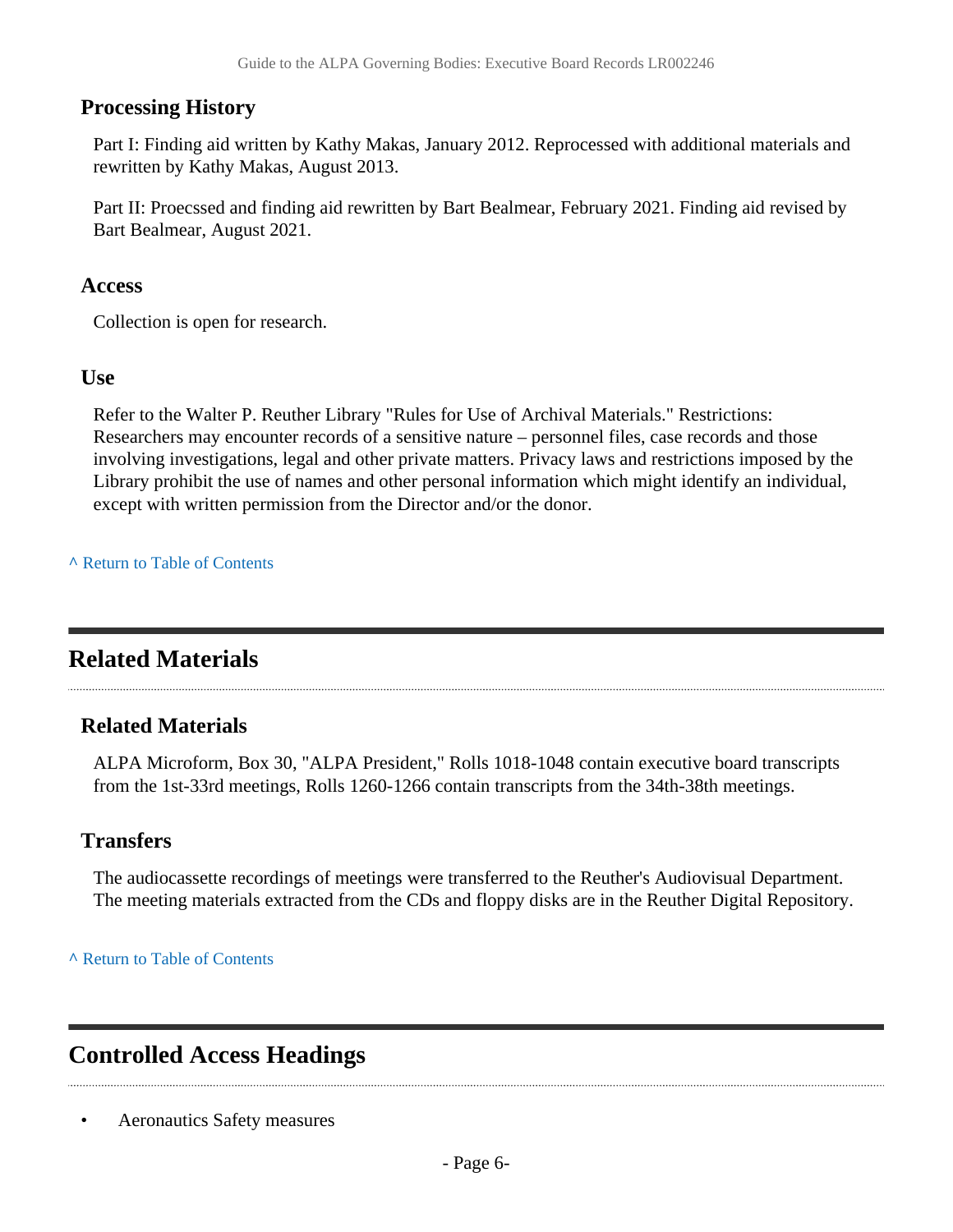- Air quality
- Air pilots
- Airlines -- Collective bargaining
- Airlines -- Employees
- Airlines -- Mergers
- Airlines -- Technological innovations -- United States
- Airplanes Airworthiness
- Pilots and pilotage
- Terrorism
- Strikes and lockouts -- Airlines
- Employees -- Drug testing -- United States
- Airplanes -- Noise
- Airlines hijacking
- Air Line Pilots Association -- History
- United States. Civil Aeronautics Board
- United States. Federal Aviation Administration

## <span id="page-6-0"></span>**Collection Inventory**

| Part I                                                                       |       |                     |  |
|------------------------------------------------------------------------------|-------|---------------------|--|
| <b>Executive Board General</b>                                               | Box 1 | Folder 1            |  |
| Executive Board, 1947                                                        | Box 1 | Folder <sub>2</sub> |  |
| Executive Board 1st Meeting, May 21-24, 1947                                 | Box 1 | Folder <sub>3</sub> |  |
| Executive Board 1st Meeting; Transcripts, Vol. I, 1947                       | Box 1 | Folder 4            |  |
| Executive Board 1st Meeting; Transcripts, Vol. II, 1947                      | Box 1 | Folder 5            |  |
| Executive Board 1st Meeting; Transcripts, Vol. III, 1947                     | Box 1 | Folder <sub>6</sub> |  |
| Executive Board 1st Meeting; Compilation of Actions, 1947                    | Box 1 | Folder <sub>7</sub> |  |
| Executive Board 1st Meeting; Compilation of Actions (Later<br>Version), 1947 | Box 1 | Folder <sub>8</sub> |  |
| Executive Board 2nd Meeting., November 20-25, 1947                           | Box 1 | Folder 9            |  |
| Executive Board 2nd Meeting; Transcripts, Vol. I, 1947                       | Box 1 | Folder 10           |  |
| Executive Board 2nd Meeting; Transcripts, Vol. II, 1947                      | Box 1 | Folder 11           |  |
| Executive Board 2nd Meeting; Transcripts, Vol. III, 1947                     | Box 1 | Folder 12           |  |
| Executive Board 2nd Meeting; Transcripts, Vol. IV, 1947                      | Box 2 | Folder 1            |  |
| Executive Board 2nd Meeting; Compilation of Actions, 1947                    | Box 2 | Folder <sub>2</sub> |  |
| Executive Board 2nd Meeting; Indices, 1947                                   | Box 2 | Folder <sub>3</sub> |  |
| Executive Board 3rd Meeting, May 6-7, 1948                                   | Box 2 | Folder 4            |  |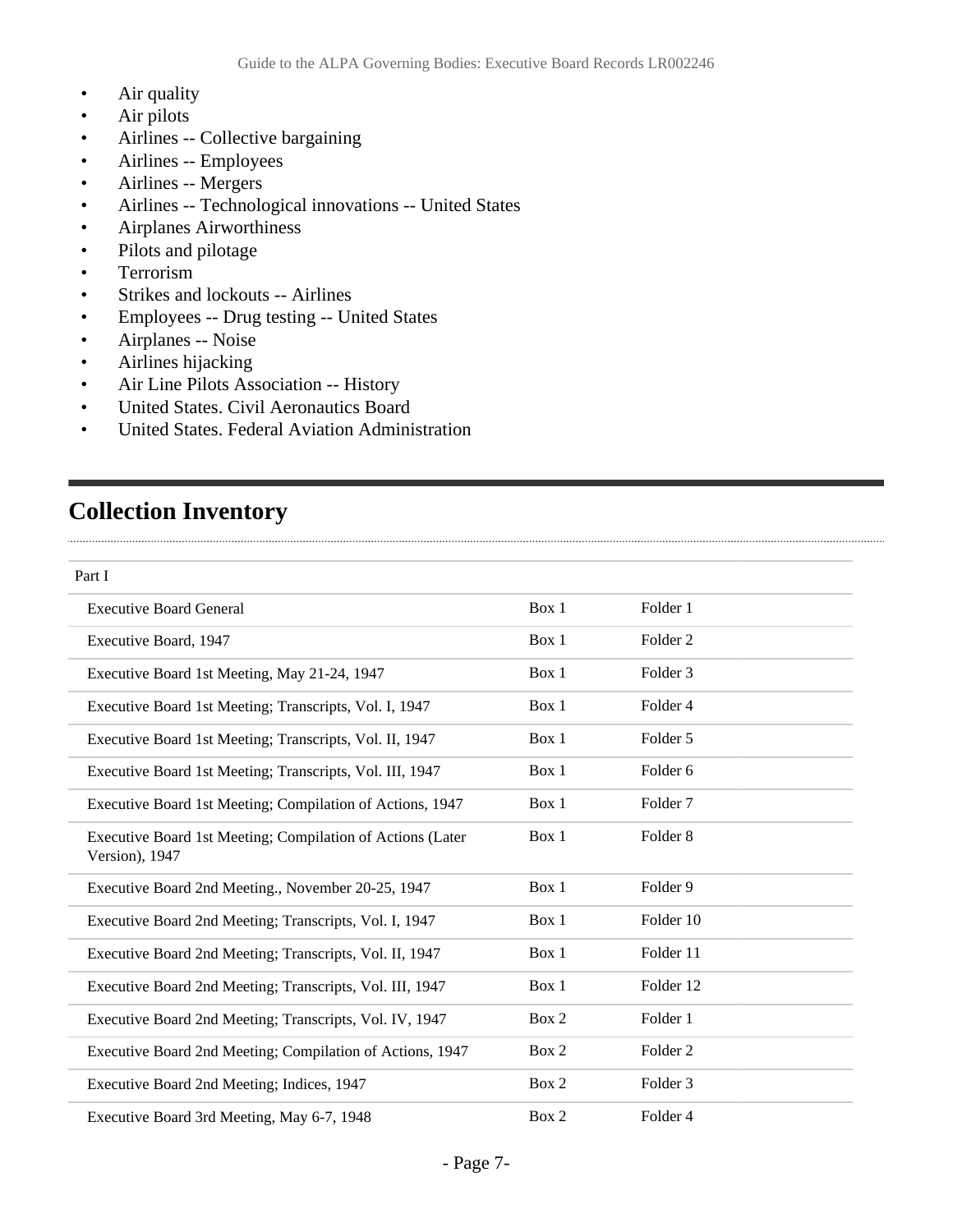| Executive Board 3rd Meeting, May 6-7, 1948                                                            | Box 2 | Folder 5            |
|-------------------------------------------------------------------------------------------------------|-------|---------------------|
| Executive Board 3rd Meeting; Transcripts, Vol. I, 1948                                                | Box 2 | Folder 6            |
| Executive Board 3rd Meeting; Transcripts, Vol. II, 1948                                               | Box 2 | Folder <sub>7</sub> |
| Executive Board 3rd Meeting; Compilation of Actions, 1948                                             | Box 2 | Folder <sub>8</sub> |
| Executive Board 3rd Meeting; Compilation of Actions (Later<br>Version), 1948                          | Box 2 | Folder 9            |
| Executive Board 3rd Meeting; Report of Flight Time Limitations<br>Committee, 1948                     | Box 2 | Folder 10           |
| Executive Board 3rd Meeting; Indices, 1948                                                            | Box 2 | Folder 11           |
| Executive Board 4th Meeting, July 13-14, 1949                                                         | Box 2 | Folder 12           |
| Executive Board 4th Meeting, July 13-14, 1949                                                         | Box 2 | Folder 13           |
| Executive Board 4th Meeting; Transcripts, Vol. I, 1949                                                | Box 3 | Folder 1            |
| Executive Board 4th Meeting; Transcripts, Vol. II, 1949                                               | Box 3 | Folder <sub>2</sub> |
| Executive Board 4th Meeting; Compilation of Actions, 1949                                             | Box 3 | Folder 3            |
| Executive Board 4th Meeting; Compilation of Actions (Later<br>Version), 1949                          | Box 3 | Folder 4            |
| Executive Board 4th Meeting; Report of Pilot Committee on<br>Working Conditions and Flight Time, 1949 | Box 3 | Folder 5            |
| Executive Board 4th Meeting; Indices, 1949                                                            | Box 3 | Folder 6            |
| Executive Board, 1950                                                                                 | Box 3 | Folder <sub>7</sub> |
| Executive Board Emergency Meeting, June 12-15, 1951                                                   | Box 3 | Folder <sub>8</sub> |
| Executive Board Emergency Meeting; Transcripts Vol. I, 1951                                           | Box 3 | Folder 9            |
| Executive Board Emergency Meeting; Transcripts Vol. II, 1951                                          | Box 3 | Folder 10           |
| Executive Board Emergency Meeting; Compilation of Actions,<br>1951                                    | Box 3 | Folder 11           |
| Executive Board Emergency Meeting; Transcripts, July 11-12,<br>1951                                   | Box 4 | Folder 1            |
| Executive Board Emergency Meetings; Compilation of Actions<br>(Later Version), 1951                   | Box 4 | Folder <sub>2</sub> |
| Executive Board Emergency Meetings; Indices, 1951                                                     | Box 4 | Folder 3            |
| Executive Board 6th Meeting, October 31-November 3, 1951                                              | Box 4 | Folder 4            |
| Executive Board 6th Meeting, October 31-November 3, 1951                                              | Box 4 | Folder 5            |
| Executive Board 6th Meeting; Transcripts, Vol. I, 1951                                                | Box 4 | Folder 6            |
| Executive Board 6th Meeting; Transcripts, Vol. II, 1951                                               | Box 4 | Folder <sub>7</sub> |
| Executive Board 6th Meeting; Compilation of Actions, 1951                                             | Box 4 | Folder 8            |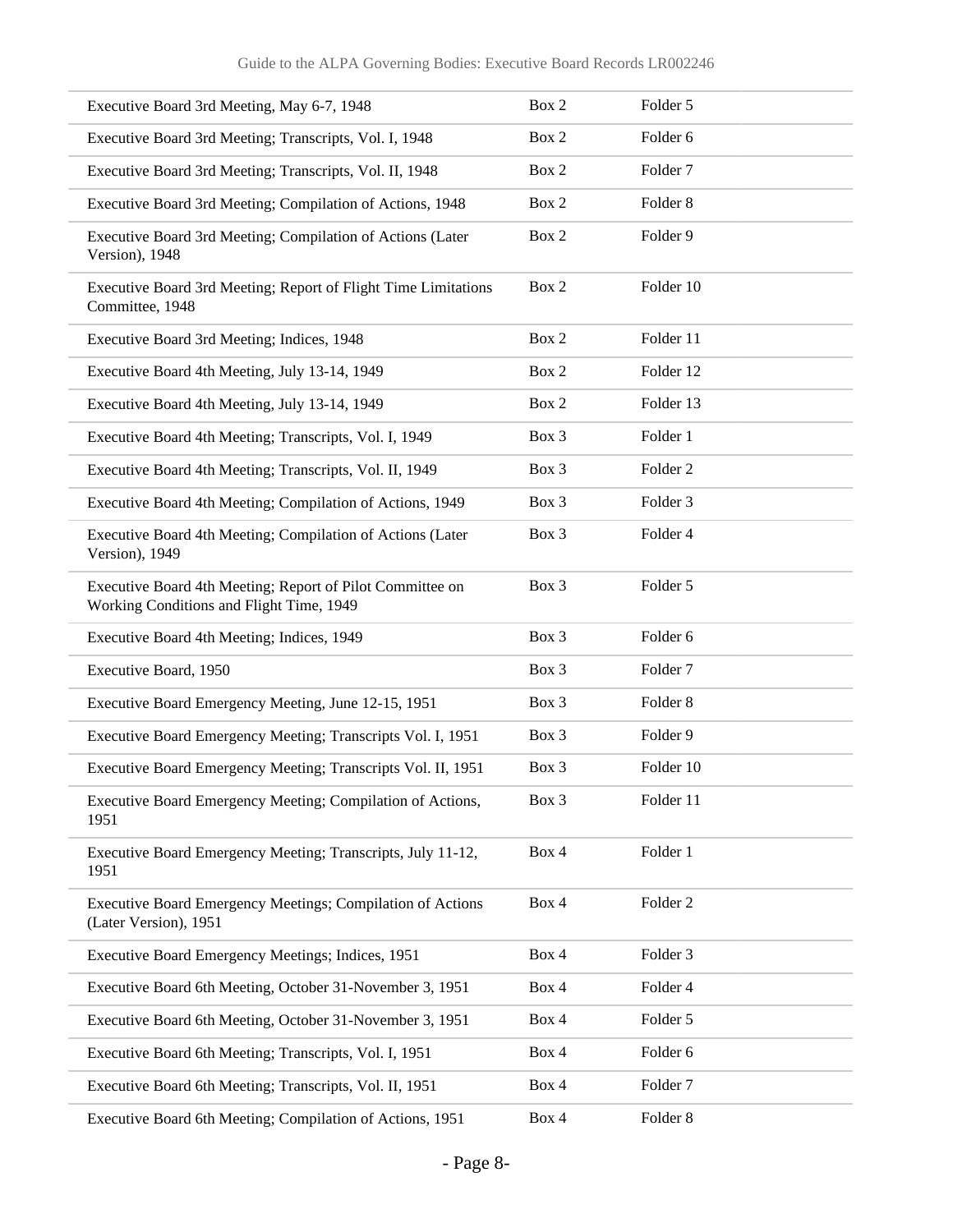| Executive Board 6th Meeting; Compilation of Actions (Later<br>Version), 1951                           | Box 4 | Folder 9             |
|--------------------------------------------------------------------------------------------------------|-------|----------------------|
| Executive Board 6th Meeting; Report of Constitution Committee,<br>1951                                 | Box 4 | Folder 10            |
| Executive Board 6th Meeting; Report of Subcommittee, 1951                                              | Box 4 | Folder 11            |
| Executive Board 6th Meeting; Indices, 1951                                                             | Box 4 | Folder 12            |
| Executive Board, 1952                                                                                  | Box 4 | Folder 13            |
| Executive Board 7th Meeting; Transcripts (p. 1-179), February<br>6-7, 1963                             | Box 4 | Folder 14            |
| Executive Board 7th Meeting; Transcripts (p. 180-343), 1963                                            | Box 4 | Folder 15            |
| Executive Board 7th Meeting; Compilation of Actions, 1963                                              | Box 4 | Folder 16            |
| Executive Board 7th Meeting; Report of Committee on American<br>Airlines Negotiations, 1963            | Box 4 | Folder 17            |
| Executive Board 7th Meeting; Report of American Airlines Crew<br>Complement Negotiations Dispute, 1963 | Box 4 | Folder 18            |
| Executive Board 7th Meeting; Materials Relating to American<br>Airlines, 1963                          | Box 4 | Folder 19            |
| Executive Board 7th Meeting; Indices, 1963                                                             | Box 4 | Folder <sub>20</sub> |
| Executive Board 8th Meeting; Transcripts (p. 1-169), July 27-28,<br>1967                               | Box 4 | Folder 21            |
| Executive Board 8th Meeting; Transcripts (p. 170-284), 1967                                            | Box 4 | Folder <sub>22</sub> |
| Executive Board 8th Meeting; Transcripts (p. 285-430), 1967                                            | Box 4 | Folder <sub>23</sub> |
| Executive Board 8th Meeting; Transcripts (p. 431-562), 1967                                            | Box 4 | Folder 24            |
| Executive Board 8th Meeting; Compilation of Actions, 1967                                              | Box 4 | Folder <sub>25</sub> |
| Executive Board 8th Meeting; Indices, 1967                                                             | Box 4 | Folder 26            |
| Executive Board Correspondence, 1969                                                                   | Box 4 | Folder 27            |
| Executive Board Correspondence, 1969                                                                   | Box 4 | Folder 28            |
| Executive Board 9th Meeting; Agenda, May 6-10, 1969                                                    | Box 4 | Folder 29            |
| Executive Board 9th Meeting; Transcripts (p. 1-172), 1969                                              | Box 4 | Folder 30            |
| Executive Board 9th Meeting; Transcripts (p. 173-332), 1969                                            | Box 5 | Folder 1             |
| Executive Board 9th Meeting; Transcripts (p. 333-479), 1969                                            | Box 5 | Folder <sub>2</sub>  |
| Executive Board 9th Meeting; Transcripts (p. 480-641), 1969                                            | Box 5 | Folder 3             |
| Executive Board 9th Meeting; Compilation of Actions, 1969                                              | Box 5 | Folder 4             |
| Executive Board 9th Meeting; Reports, 1969                                                             | Box 5 | Folder 5             |
| Executive Board 9th Meeting; Reports, 1969                                                             | Box 5 | Folder 6             |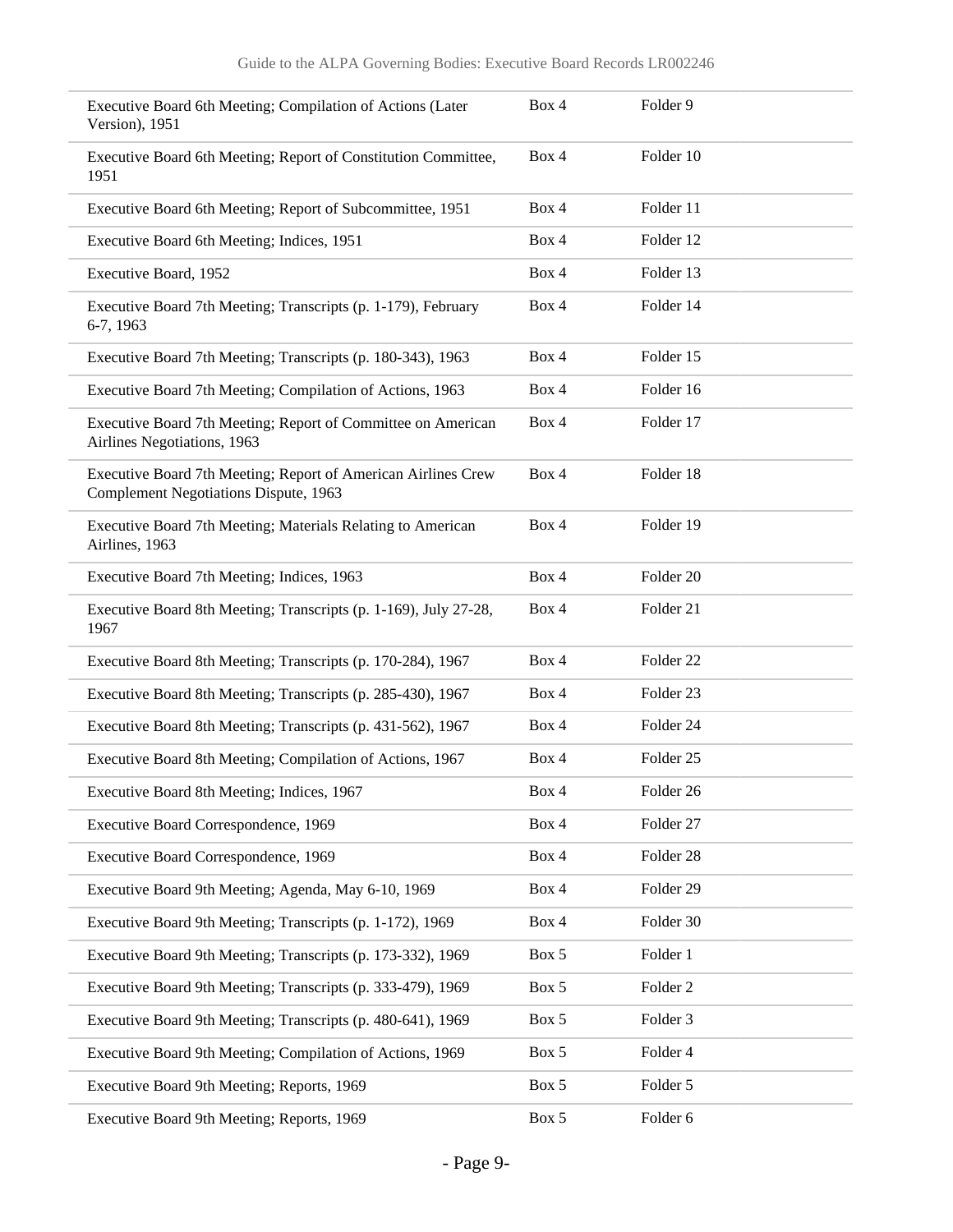| Executive Board 9th Meeting; Indices, 1969                                                          | Box 5 | Folder <sub>7</sub>  |
|-----------------------------------------------------------------------------------------------------|-------|----------------------|
| Executive Board 10th Meeting; Agenda, November 18-20, 1969                                          | Box 5 | Folder <sub>8</sub>  |
| Executive Board 10th Meeting; Transcripts (p. 1-100), 1969                                          | Box 5 | Folder 9             |
| Executive Board 10th Meeting; Transcripts (p. 101-234), 1969                                        | Box 5 | Folder 10            |
| Executive Board 10th Meeting; Transcripts (p. 235-369), 1969                                        | Box 5 | Folder 11            |
| Executive Board 10th Meeting; Transcripts (p. 368-508), 1969                                        | Box 5 | Folder 12            |
| Executive Board 10th Meeting; Transcripts (p. 509-681), 1969                                        | Box 5 | Folder 13            |
| Executive Board 10th Meeting; Transcripts (p. 682-773), 1969                                        | Box 5 | Folder 14            |
| Executive Board 10th Meeting; Compilation of Actions, 1969                                          | Box 5 | Folder 15            |
| Executive Board 10th Meeting; Loss of License Report of<br>Retirement and Insurance Committee, 1969 | Box 5 | Folder 16            |
| Executive Board 10th Meeting; Loss of License Report of<br>Retirement and Insurance Committee, 1969 | Box 5 | Folder 17            |
| Executive Board 10th Meeting; Report of Charles Ruby on<br>Responsibilities of MEC, 1969            | Box 5 | Folder 18            |
| Executive Board 10th Meeting; Reports, 1969                                                         | Box 5 | Folder 19            |
| Executive Board 10th Meeting; Indices, 1969                                                         | Box 5 | Folder 20            |
| Executive Board 11th Meeting; Agenda, December 17-18, 1969                                          | Box 5 | Folder 21            |
| Executive Board 11th Meeting; Transcripts (p. 1-140), 1969                                          | Box 5 | Folder <sub>22</sub> |
| Executive Board 11th Meeting; Transcripts (p. 141-249), 1969                                        | Box 5 | Folder <sub>23</sub> |
| Executive Board 11th Meeting; Compilation of Actions, 1969                                          | Box 5 | Folder 24            |
| Executive Board 11th Meeting; Indices, 1969                                                         | Box 5 | Folder <sub>25</sub> |
| Executive Board; Correspondence, 1970                                                               | Box 5 | Folder 26            |
| Executive Board 12th Meeting; Agenda, May 19-21, 1970                                               | Box 5 | Folder 27            |
| Executive Board 12th Meeting; Transcripts (p. 1-105), 1970                                          | Box 5 | Folder 28            |
| Executive Board 12th Meeting; Transcripts (p. 106-315), 1970                                        | Box 5 | Folder 29            |
| Executive Board 12th Meeting; Transcripts (p. 316-450), 1970                                        | Box 6 | Folder 1             |
| Executive Board 12th Meeting; Transcripts (p. 451-596), 1970                                        | Box 6 | Folder <sub>2</sub>  |
| Executive Board 12th Meeting; Compilation of Actions, 1970                                          | Box 6 | Folder 3             |
| Executive Board 12th Meeting; Resolutions Adopted, 1970                                             | Box 6 | Folder 4             |
| Executive Board 12th Meeting; Report of Organizational Structure<br>Study Committee, 1970           | Box 6 | Folder 5             |
| Executive Board 12th Meeting; Reports, 1970                                                         | Box 6 | Folder 6             |
| Executive Board 12th Meeting; Indices, 1970                                                         | Box 6 | Folder <sub>7</sub>  |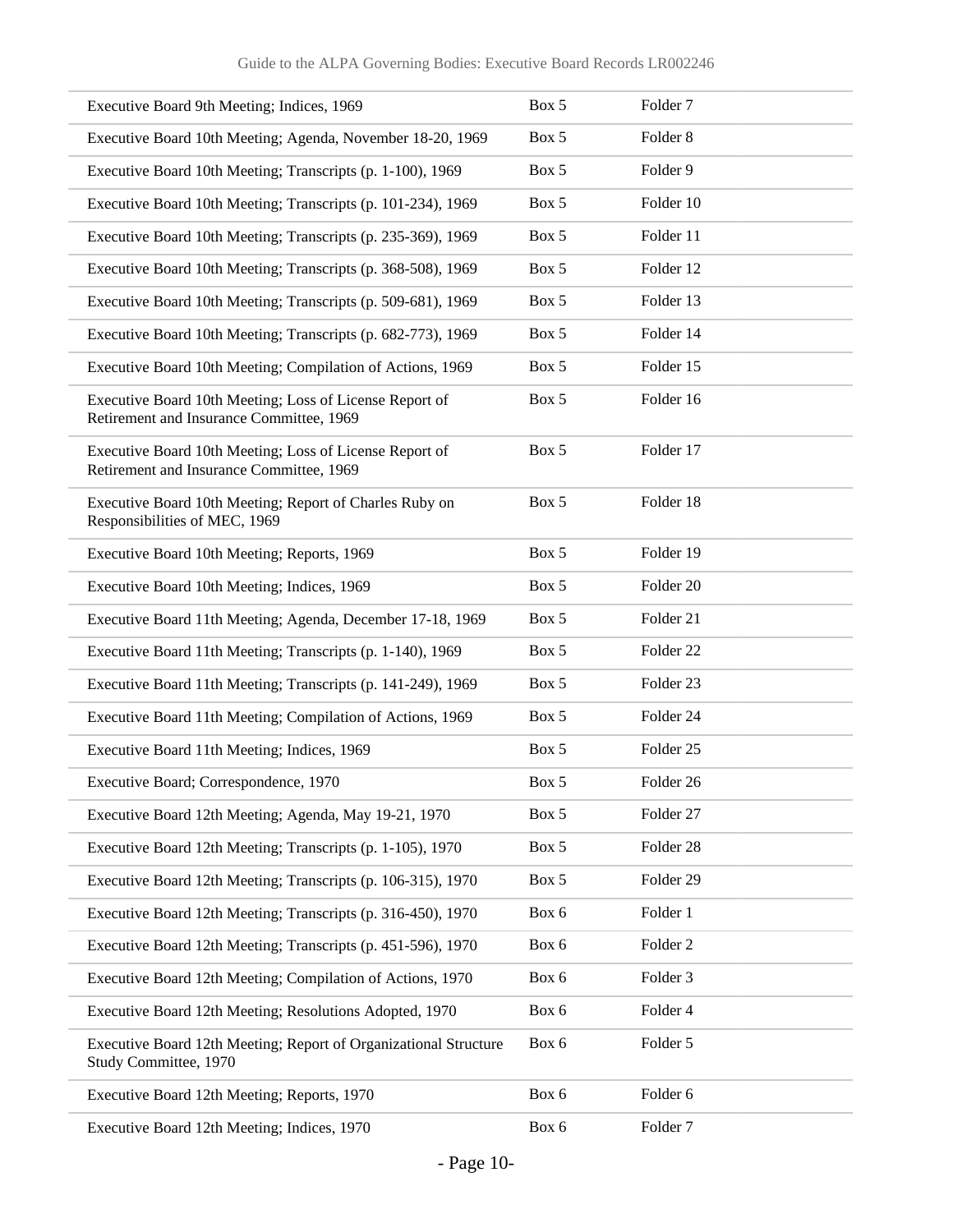| Executive Board; Correspondence, 1971                                   | Box 6 | Folder <sub>8</sub>  |
|-------------------------------------------------------------------------|-------|----------------------|
| Executive Board 13th Meeting, May 10-13, 1971                           | Box 6 | Folder 9             |
| Executive Board 13th Meeting; Agenda, 1971                              | Box 6 | Folder 10            |
| Executive Board 13th Meeting; Transcripts (p. 1-143), 1971              | Box 6 | Folder 11            |
| Executive Board 13th Meeting; Transcripts (p. 144-307), 1971            | Box 6 | Folder 12            |
| Executive Board 13th Meeting; Compilation of Actions, 1971              | Box 6 | Folder 13            |
| Executive Board 13th Meeting; Proposals and Resolutions, 1971           | Box 6 | Folder 14            |
| Executive Board 13th Meeting; Reports, 1971                             | Box 6 | Folder 15            |
| Executive Board 13th Meeting; Indices, 1971                             | Box 6 | Folder 16            |
| Executive Board 14th Meeting, December 7-10, 1971                       | Box 6 | Folder 17            |
| Executive Board 14th Meeting; Agenda, 1971                              | Box 6 | Folder 18            |
| Executive Board 14th Meeting; Transcripts (p. 1-205), 1971              | Box 6 | Folder 19            |
| Executive Board 14th Meeting; Transcripts (p. 206-366), 1971            | Box 6 | Folder 20            |
| Executive Board 14th Meeting; Transcripts (p. 367-504), 1971            | Box 6 | Folder 21            |
| Executive Board 14th Meeting; Compilation of Actions, 1971              | Box 6 | Folder <sub>22</sub> |
| Executive Board 14th Meeting; Reports, 1971                             | Box 6 | Folder 23            |
| Executive Board 14th Meeting; 1972 Budget, 1971                         | Box 6 | Folder 24            |
| Executive Board 14th Meeting; Flight Security Program, 1971             | Box 6 | Folder 25            |
| Executive Board 14th Meeting; Indices, 1971                             | Box 6 | Folder 26            |
| Executive Board; Correspondence, 1972                                   | Box 6 | Folder 27            |
| Executive Board 15th Meeting, May 9-11, 1972                            | Box 6 | Folder 28            |
| Executive Board 15th Meeting; Transcripts, 1972                         | Box 6 | Folder 29            |
| Executive Board 15th Meeting; Compilation of Actions, 1972              | Box 6 | Folder 30            |
| Executive Board 15th Meeting; Reports, 1972                             | Box 6 | Folder 31            |
| Executive Board 15th Meeting; Indices, 1972                             | Box 6 | Folder 32            |
| Executive Board 16th Meeting (Special), June 15, 1972                   | Box 7 | Folder 1             |
| Executive Board 16th Meeting (Special); Transcripts, 1972               | Box 7 | Folder <sub>2</sub>  |
| Executive Board 16th Meeting (Special); Compilation of Actions,<br>1972 | Box 7 | Folder 3             |
| Executive Board; Correspondence, 1973                                   | Box 7 | Folder 4             |
| Executive Board 17th Meeting, May 8-10, 1973                            | Box 7 | Folder 5             |
| Executive Board 17th Meeting; Transcripts (p. 1-117), 1973              | Box 7 | Folder 6             |

Executive Board 17th Meeting; Transcripts (p. 118-234), 1973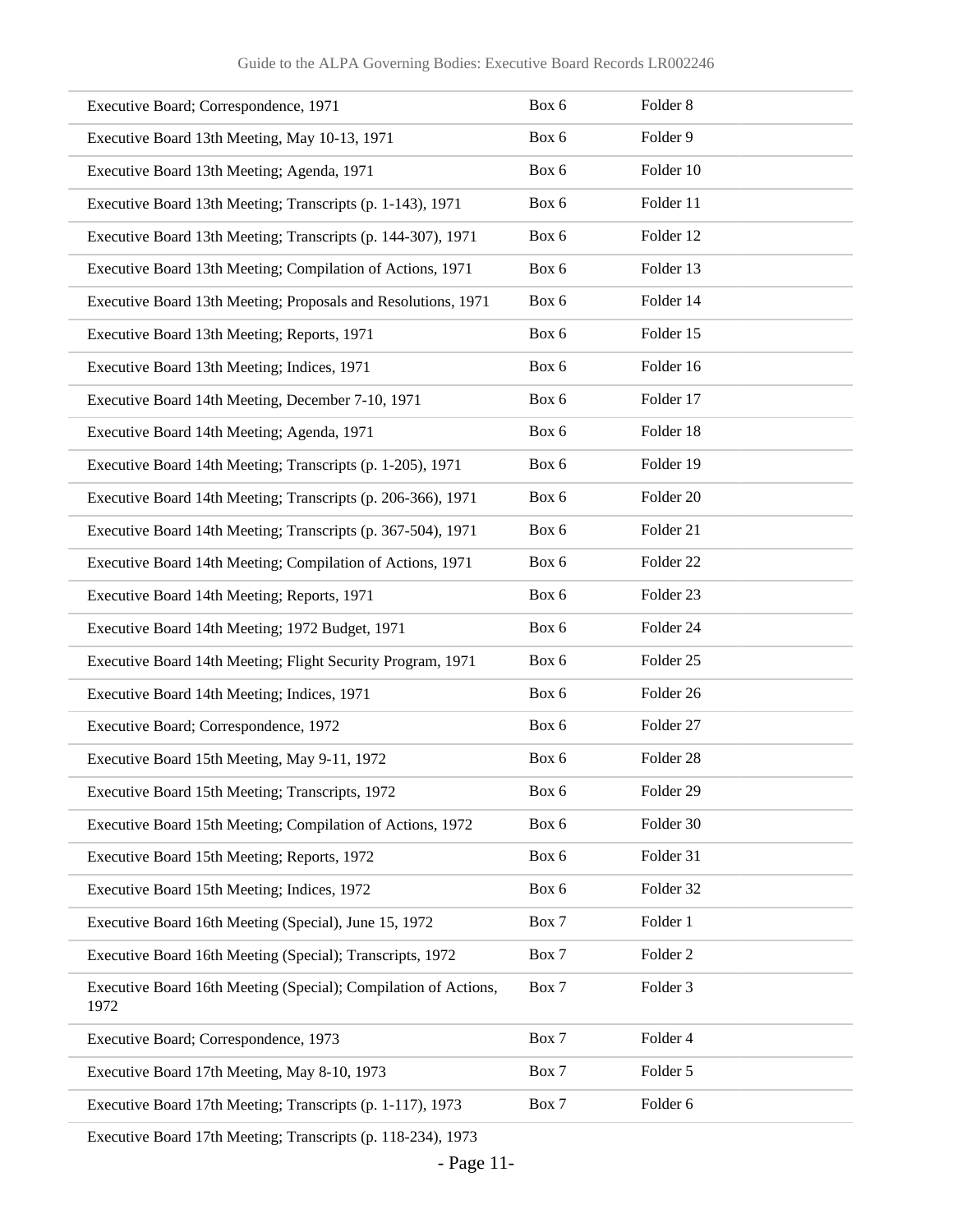|                                                                    | Box 7 | Folder <sub>7</sub>  |
|--------------------------------------------------------------------|-------|----------------------|
| Executive Board 17th Meeting; Compilation of Actions, 1973         | Box 7 | Folder <sub>8</sub>  |
| Executive Board 17th Meeting; Reports, 1973                        | Box 7 | Folder 9             |
| Executive Board 17th Meeting; Indices, 1973                        | Box 7 | Folder 10            |
| Executive Board 18th Meeting, November 7-9, 1973                   | Box 7 | Folder 11            |
| Executive Board 18th Meeting, November 7-9, 1973                   | Box 7 | Folder 12            |
| Executive Board 18th Meeting; Transcripts (p. 1-187), 1973         | Box 7 | Folder 13            |
| Executive Board 18th Meeting; Transcripts (p. 188-383), 1973       | Box 7 | Folder 14            |
| Executive Board 18th Meeting; Compilation of Actions, 1973         | Box 7 | Folder 15            |
| Executive Board 18th Meeting; Indices, 1973                        | Box 7 | Folder 16            |
| Executive Board 19th Meeting, December 19-20, 1973                 | Box 7 | Folder 17            |
| Executive Board 19th Meeting; Transcripts, 1973                    | Box 7 | Folder 18            |
| Executive Board 19th Meeting; Compilation of Actions, 1973         | Box 7 | Folder 19            |
| Executive Board; Correspondence, 1974                              | Box 7 | Folder 20            |
| Executive Board 20th Meeting, May 29-31, 1974                      | Box 7 | Folder 21            |
| Executive Board 20th Meeting, May 29-31, 1974                      | Box 7 | Folder <sub>22</sub> |
| Executive Board 20th Meeting; Transcripts (p. 1-108), 1974         | Box 7 | Folder <sub>23</sub> |
| Executive Board 20th Meeting; Transcripts (p. 109-222), 1974       | Box 7 | Folder 24            |
| Executive Board 20th Meeting; Transcripts (p. 223-347), 1974       | Box 7 | Folder 25            |
| Executive Board 20th Meeting; Compilation of Actions, 1974         | Box 7 | Folder 26            |
| Executive Board 20th Meeting; Reports, 1974                        | Box 7 | Folder 27            |
| Executive Board 20th Meeting; Indices, 1974                        | Box 7 | Folder <sub>28</sub> |
| Executive Board; Correspondence, 1975                              | Box 7 | Folder 29            |
| Executive Board 21st Meeting, May 28-30, 1975                      | Box 7 | Folder 30            |
| Executive Board 21st Meeting, May 28-30, 1975                      | Box 7 | Folder 31            |
| Executive Board 21st Meeting; Transcripts (p. 1-150), 1975         | Box 7 | Folder 32            |
| Executive Board 21st Meeting; Transcripts (p. 151-361), 1975       | Box 7 | Folder 33            |
| Executive Board 21st Meeting; Compilation of Actions, 1975         | Box 7 | Folder 34            |
| Executive Board 21st Meeting; Report on ALPA Credit Union,<br>1975 | Box 7 | Folder 35            |
| Executive Board 22nd Meeting, November 11-13, 1975                 | Box 8 | Folder 1             |
| Executive Board 22nd Meeting; Transcripts (p. 1-166), 1975         | Box 8 | Folder <sub>2</sub>  |
| Executive Board 22nd Meeting; Transcripts (p. 167-287), 1975       | Box 8 | Folder 3             |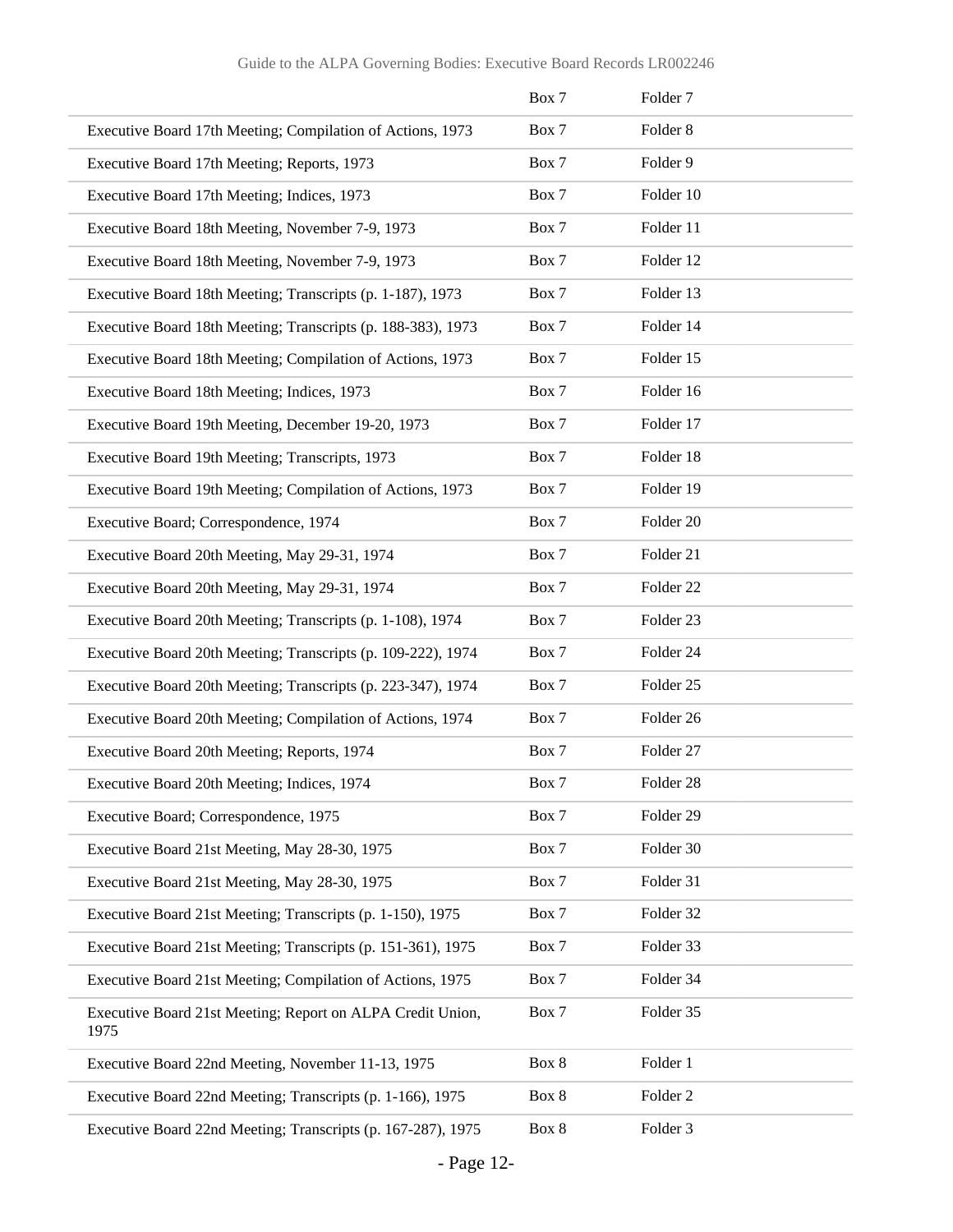| Executive Board 22nd Meeting; Compilation of Actions, and<br>Indices, 1975                                                       | Box 8 | Folder 4             |
|----------------------------------------------------------------------------------------------------------------------------------|-------|----------------------|
| Executive Board 22nd Meeting; Reports, 1975                                                                                      | Box 8 | Folder 5             |
| Executive Board 23rd Meeting (Special); Transcripts (p. 1-177),<br>1976-1-26                                                     | Box 8 | Folder <sub>6</sub>  |
| Executive Board 23rd Meeting (Special); Transcripts (p. 178-301),<br>1976-2-18                                                   | Box 8 | Folder <sub>7</sub>  |
| Executive Board 23rd Meeting (Special); Transcripts (p. 302-410),<br>1976-2-19                                                   | Box 8 | Folder <sub>8</sub>  |
| Executive Board 23rd Meeting (Special); Compilation of Actions,<br>1976                                                          | Box 8 | Folder 9             |
| Executive Board 24th Meeting; Transcripts (p. 1-180), May 11-13,<br>1976                                                         | Box 8 | Folder 10            |
| Executive Board 24th Meeting; Transcripts (p. 181-350), 1976                                                                     | Box 8 | Folder 11            |
| Executive Board 24th Meeting; Compilation of Actions, and<br>Indices, 1976                                                       | Box 8 | Folder 12            |
| Executive Board 24th Meeting; Reports, 1976                                                                                      | Box 8 | Folder 13            |
| Executive Board 25th, 26th, 27th Meetings (Special); Transcripts<br>(p. 1-120), May 10-12, 1977                                  | Box 8 | Folder 14            |
| Executive Board 25th, 26th, 27th Meetings (Special); Transcripts<br>(p. 121-242), 1977                                           | Box 8 | Folder 15            |
| Executive Board 25th, 26th, 27th Meetings (Special); Compilation<br>of Actions, and Indices, 1977                                | Box 8 | Folder 16            |
| Executive Board 25th, 26th, 27th Meetings (Special); Report of<br>the Special Investigation Committee on Frontier Airlines, 1977 | Box 8 | Folder 17            |
| Executive Board 25th, 26th, 27th Meetings (Special); Reports,<br>1977                                                            | Box 8 | Folder 18            |
| Executive Board 28th Meeting; General Book, November 8-9,<br>1977                                                                | Box 8 | Folder 19            |
| Executive Board 28th Meeting; Transcripts, 1977                                                                                  | Box 8 | Folder 20            |
| Executive Board 28th Meeting; Compilation of Actions, and<br>Indices, 1977                                                       | Box 8 | Folder 21            |
| Executive Board 28th Meeting; Reports, 1977                                                                                      | Box 8 | Folder 22            |
| Executive Board 29th Meeting; General Book, May 1-3, 1978                                                                        | Box 8 | Folder <sub>23</sub> |
| Executive Board 29th Meeting; Transcripts (p. 1-135), 1978                                                                       | Box 8 | Folder 24            |
| Executive Board 29th Meeting; Transcripts (p. 136-288), 1978                                                                     | Box 8 | Folder <sub>25</sub> |
| Executive Board 29th Meeting; Compilation of Actions, and<br>Indices, 1978                                                       | Box 8 | Folder 26            |

Executive Board 29th Meeting; Reports, 1978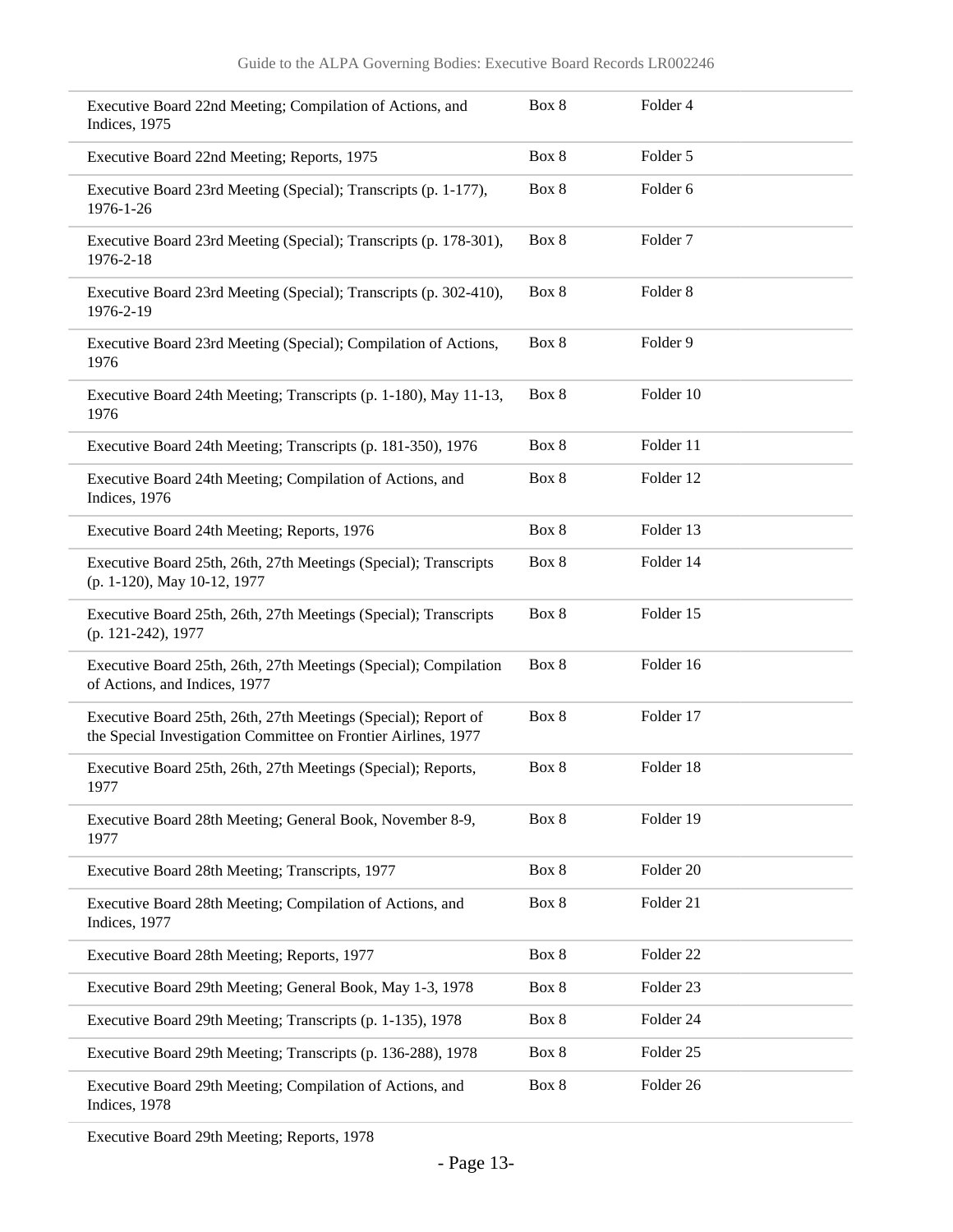|                                                                                                         | Box 8 | Folder 27           |  |
|---------------------------------------------------------------------------------------------------------|-------|---------------------|--|
| Executive Board 29th Meeting; Report of Flight Time/Duty Time<br>Task Force, Summary Section, 1978-5-1  | Box 8 | Folder 28           |  |
| Executive Board 29th Meeting; Report of Flight Time/Duty Time<br>Task Force, Appendix Section, 1978-5-1 | Box 9 | Folder 1            |  |
| Executive Board 29th Meeting; Report of Flight Time/Duty Time<br>Task Force, Summary, 1978-7-14         | Box 9 | Folder <sub>2</sub> |  |
| Executive Board 29th Meeting; Field Office Utilization Study,<br>1978                                   | Box 9 | Folder 3            |  |
| Executive Board 30th Meeting; General Book, and Compilation of<br>Actions, 1979-1-31                    | Box 9 | Folder 4            |  |
| Executive Board 30th Meeting; Transcripts, 1979                                                         | Box 9 | Folder 5            |  |
| Executive Board; Interim Report on Wien Dispute Presidential<br>Emergency Board, n.d.                   | Box 9 | Folder 6            |  |
| Executive Board 31st Meeting; General Book, May 16-17, 1979                                             | Box 9 | Folder <sub>7</sub> |  |
| Executive Board 31st Meeting; Transcripts (p. 1-132), 1979                                              | Box 9 | Folder <sub>8</sub> |  |
| Executive Board 31st Meeting; Transcripts (p. 133-260), 1979                                            | Box 9 | Folder 9            |  |
| Executive Board 31st Meeting; Compilation of Actions, and<br>Indices, 1979                              | Box 9 | Folder 10           |  |
| Executive Board 31st Meeting; Reports, 1979                                                             | Box 9 | Folder 11           |  |
| Executive Board 32nd Meeting; General Book, November 6-8,<br>1979                                       | Box 9 | Folder 12           |  |
| Executive Board 32nd Meeting; Transcripts (p. 1-126), 1979                                              | Box 9 | Folder 13           |  |
| Executive Board 32nd Meeting; Transcripts (p. 127-206), 1979                                            | Box 9 | Folder 14           |  |
| Executive Board 32nd Meeting; Compilation of Actions, and<br>Indices, 1979                              | Box 9 | Folder 15           |  |
| Executive Board 32nd Meeting; Reports, 1979                                                             | Box 9 | Folder 16           |  |
| Executive Board 33rd Meeting; General Book, May 13-15, 1980                                             | Box 9 | Folder 17           |  |
| Executive Board 33rd Meeting; Transcripts (p. 1-82), 1980                                               | Box 9 | Folder 18           |  |
| Executive Board 33rd Meeting; Transcripts (p. 83-269), 1980                                             | Box 9 | Folder 19           |  |
| Executive Board 33rd Meeting; Transcripts (p. 270-373), 1980                                            | Box 9 | Folder 20           |  |
| Executive Board 33rd Meeting; Compilation of Actions, and<br>Indices, 1980                              | Box 9 | Folder 21           |  |
| Executive Board 33rd Meeting; Reports, 1980                                                             | Box 9 | Folder 22           |  |
| Executive Board 34th Meeting; General Book, February 11-14,<br>1981                                     | Box 9 | Folder 23           |  |
| Executive Board 34th Meeting; Transcripts (p. 1-190), 1981                                              | Box 9 | Folder 24           |  |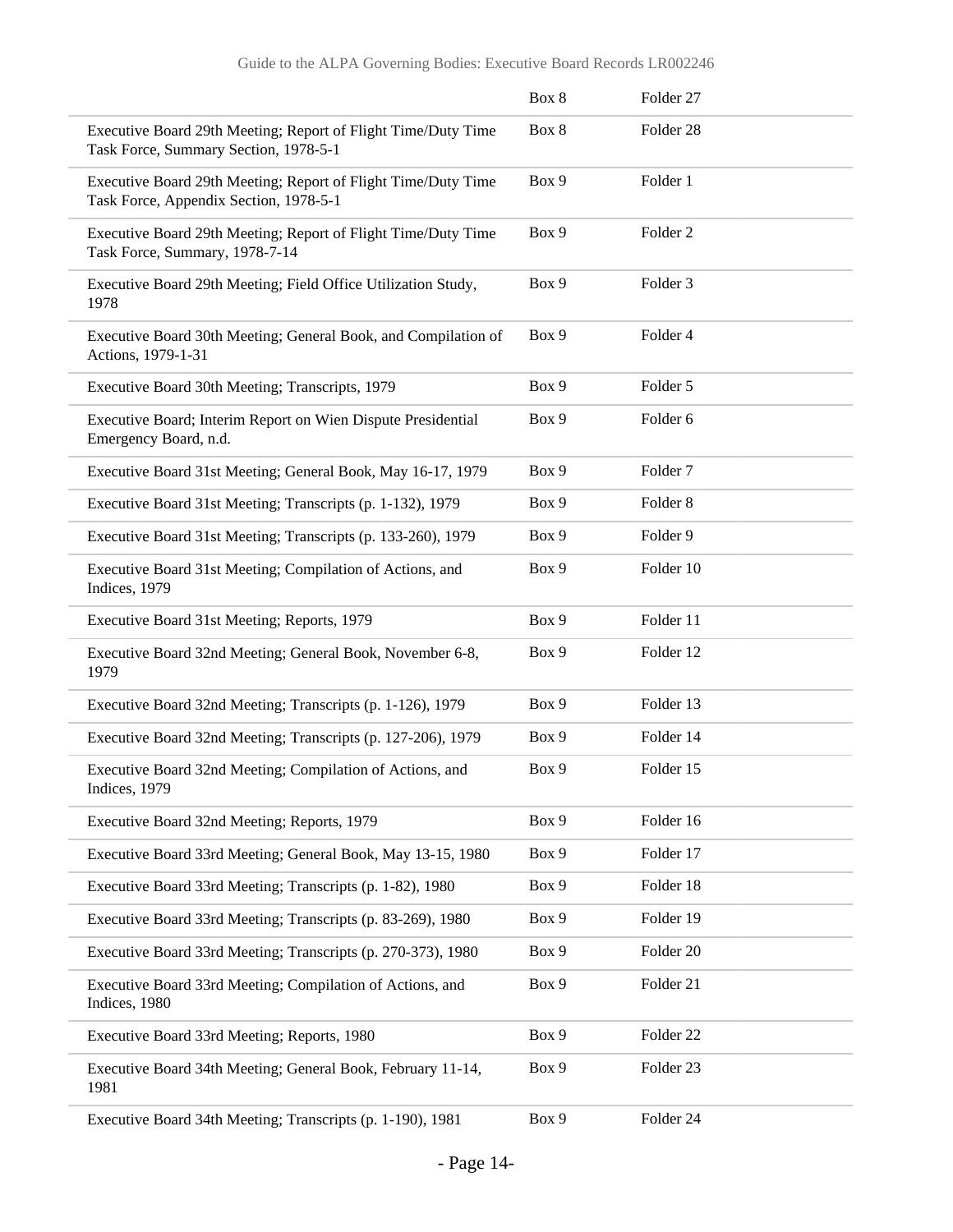| Executive Board 34th Meeting; Transcripts (p. 191-309), 1981                               | Box 9         | Folder <sub>25</sub> |
|--------------------------------------------------------------------------------------------|---------------|----------------------|
| Executive Board 34th Meeting; Transcripts (p. 310-467), 1981                               | Box 9         | Folder 26            |
| Executive Board 34th Meeting; Compilation of Actions, and<br>Indices, 1981                 | Box 9         | Folder 27            |
| Executive Board 35th Meeting; General Book, May 20-22, 1981                                | Box 9         | Folder <sub>28</sub> |
| Executive Board 35th Meeting; Transcripts (p. 1-118), 1981                                 | <b>Box 10</b> | Folder 1             |
| Executive Board 35th Meeting; Transcripts (p. 118-258), 1981                               | <b>Box 10</b> | Folder <sub>2</sub>  |
| Executive Board 35th Meeting; Transcripts (p. 259-394), 1981                               | <b>Box 10</b> | Folder <sub>3</sub>  |
| Executive Board 35th Meeting; Compilation of Actions, and<br>Indices, 1981                 | <b>Box 10</b> | Folder 4             |
| Executive Board 35th Meeting; Reports, 1981                                                | <b>Box 10</b> | Folder 5             |
| Executive Board 36th Meeting (Special); General Book,<br>1981-7-14                         | <b>Box 10</b> | Folder 6             |
| Executive Board 36th Meeting (Special); Transcripts, 1981                                  | <b>Box 10</b> | Folder <sub>7</sub>  |
| Executive Board 36th Meeting (Special); Compilation of Actions,<br>and Indices, 1981       | <b>Box 10</b> | Folder <sub>8</sub>  |
| Executive Board 36th Meeting (Special); Report from Task Force<br>on Crew Complement, 1981 | <b>Box 10</b> | Folder 9             |
| Executive Board 37th Meeting (Special); General Book,<br>1981-8-18                         | <b>Box 10</b> | Folder 10            |
| Executive Board 37th Meeting (Special); Transcripts (p. 1-158),<br>1981                    | <b>Box 10</b> | Folder 11            |
| Executive Board 37th Meeting (Special); Transcripts (p. 159-249),<br>1981                  | Box 10        | Folder 12            |
| Executive Board 37th Meeting (Special); Compilation of Actions,<br>and Indices, 1981       | <b>Box 10</b> | Folder 13            |
| Executive Board 37th Meeting (Special); Reports, 1981                                      | <b>Box 10</b> | Folder 14            |
| Executive Board 38th Meeting; General Book, November 10-12,<br>1981                        | <b>Box 10</b> | Folder 15            |
| Executive Board 38th Meeting; General Book, 1981                                           | Box $10$      | Folder 16            |
| Executive Board 38th Meeting; Transcripts (p. 1-137), 1981                                 | Box 10        | Folder 17            |
| Executive Board 38th Meeting; Transcripts (p. 138-294), 1981                               | <b>Box 10</b> | Folder 18            |
| Executive Board 38th Meeting; Transcripts (p. 295-431), 1981                               | <b>Box 10</b> | Folder 19            |
| Executive Board 38th Meeting; Compilation of Actions, and<br>Indices, 1981                 | <b>Box 10</b> | Folder 20            |
| Executive Board 38th Meeting; Reports, 1981                                                | Box $10$      | Folder 21            |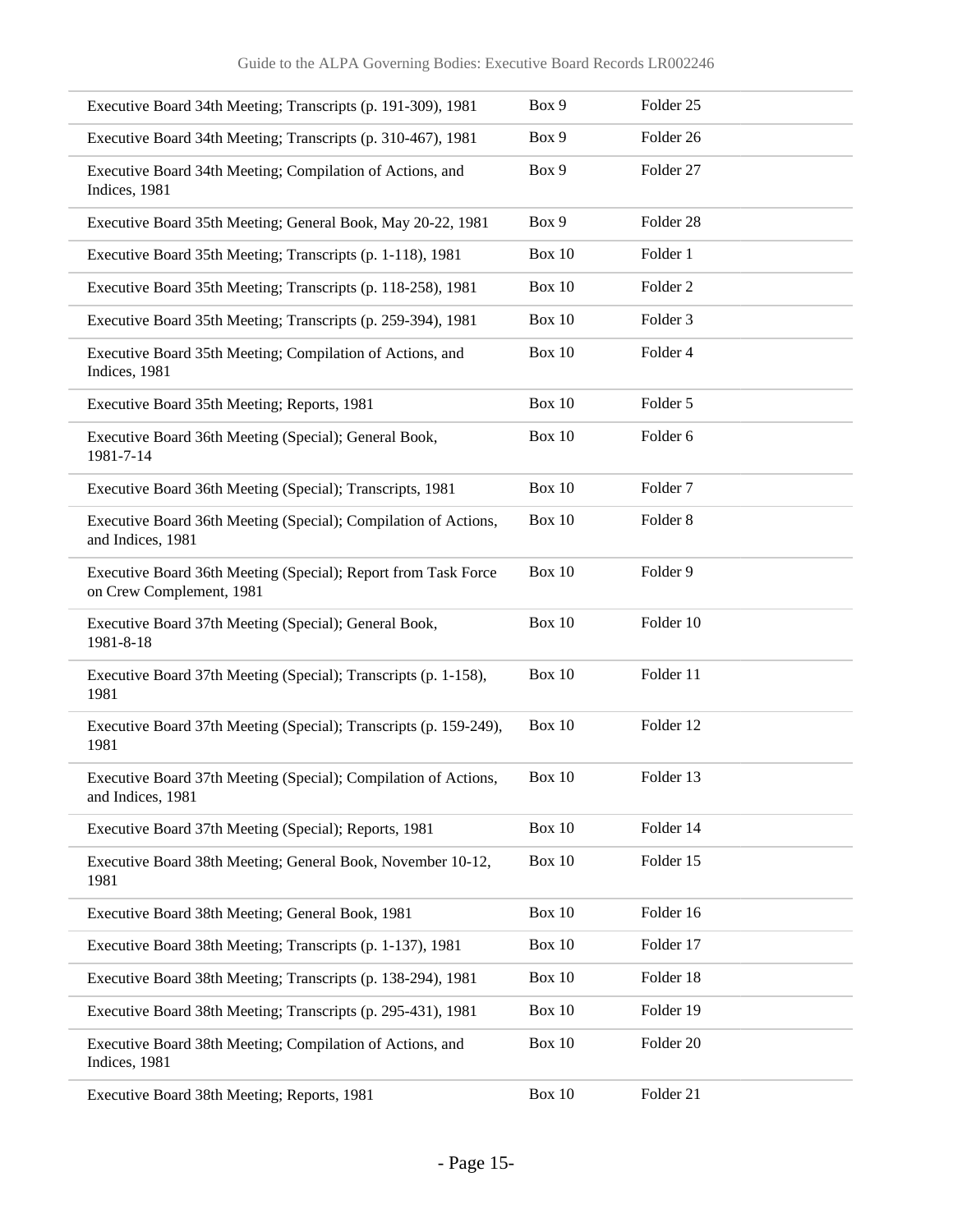| Executive Board 39th Meeting; Transcripts (p. 1-141), May 25-27,<br>1982                 | Box 10        | Folder 22            |  |
|------------------------------------------------------------------------------------------|---------------|----------------------|--|
| Executive Board 39th Meeting; Transcripts (p. 142-296), 1982                             | <b>Box 10</b> | Folder 23            |  |
| Executive Board 39th Meeting; Transcripts (p. 297-475), 1982                             | <b>Box 10</b> | Folder <sub>24</sub> |  |
| Executive Board 39th Meeting; Compilation of Actions, and<br>Indices, 1982               | Box 10        | Folder <sub>25</sub> |  |
| Executive Board 39th Meeting; Report from Collective<br>Bargaining Committee, 1982       | Box 10        | Folder <sub>26</sub> |  |
| Executive Board 39th Meeting; Report on Hazardous Materials,<br>1982                     | <b>Box 10</b> | Folder 27            |  |
| Executive Board 39th Meeting; Reports, 1982                                              | <b>Box 10</b> | Folder 28            |  |
| Executive Board 40th Meeting; Transcripts (p. 1-86), May 10-12.,<br>1983                 | Box 10        | Folder 29            |  |
| Executive Board 40th Meeting; Transcripts (p. 87-197), 1983                              | <b>Box 10</b> | Folder 30            |  |
| Executive Board 40th Meeting; Transcripts (p. 198-348), 1983                             | Box 10        | Folder 31            |  |
| Executive Board 40th Meeting; Compilation of Actions, and<br>Indices, 1983               | Box 10        | Folder 32            |  |
| Executive Board 40th Meeting; Reports, 1983                                              | <b>Box 10</b> | Folder 33            |  |
| Executive Board 41st Meeting (Special); Compilation of Actions,<br>1983-9-29             | Box 11        | Folder 1             |  |
| Executive Board 42nd Meeting; Compilation of Actions,<br>November 8-9, 1983              | Box 11        | Folder <sub>2</sub>  |  |
| Executive Board 42nd Meeting; Reports, 1983                                              | Box 11        | Folder <sub>3</sub>  |  |
| Executive Board 43rd Meeting; Compilation of Actions, May<br>15-17, 1984                 | Box 11        | Folder 4             |  |
| Executive Board 43rd Meeting; Remarks of Capt. Dennis Higgins,<br>1984                   | Box 11        | Folder 5             |  |
| Executive Board 43rd Meeting; Reports, 1984                                              | Box 11        | Folder 6             |  |
| Executive Board 44th Meeting (Special); Compilation of Actions,<br>September 14-15, 1984 | Box 11        | Folder <sub>7</sub>  |  |
| Executive Board 45th Meeting; Compilation of Actions, May<br>14-16, 1985                 | Box 11        | Folder <sub>8</sub>  |  |
| Executive Board 45th Meeting; Reports, 1985                                              | Box 11        | Folder 9             |  |
| Executive Board 46th Meeting; Transcripts (p. 1-103), November<br>5-7, 1985              | Box 11        | Folder 10            |  |
| Executive Board 46th Meeting; Transcripts (p. 104-213), 1985                             | Box 11        | Folder 11            |  |
| Executive Board 46th Meeting; Transcripts (p. 214-416), 1985                             | Box 11        | Folder 12            |  |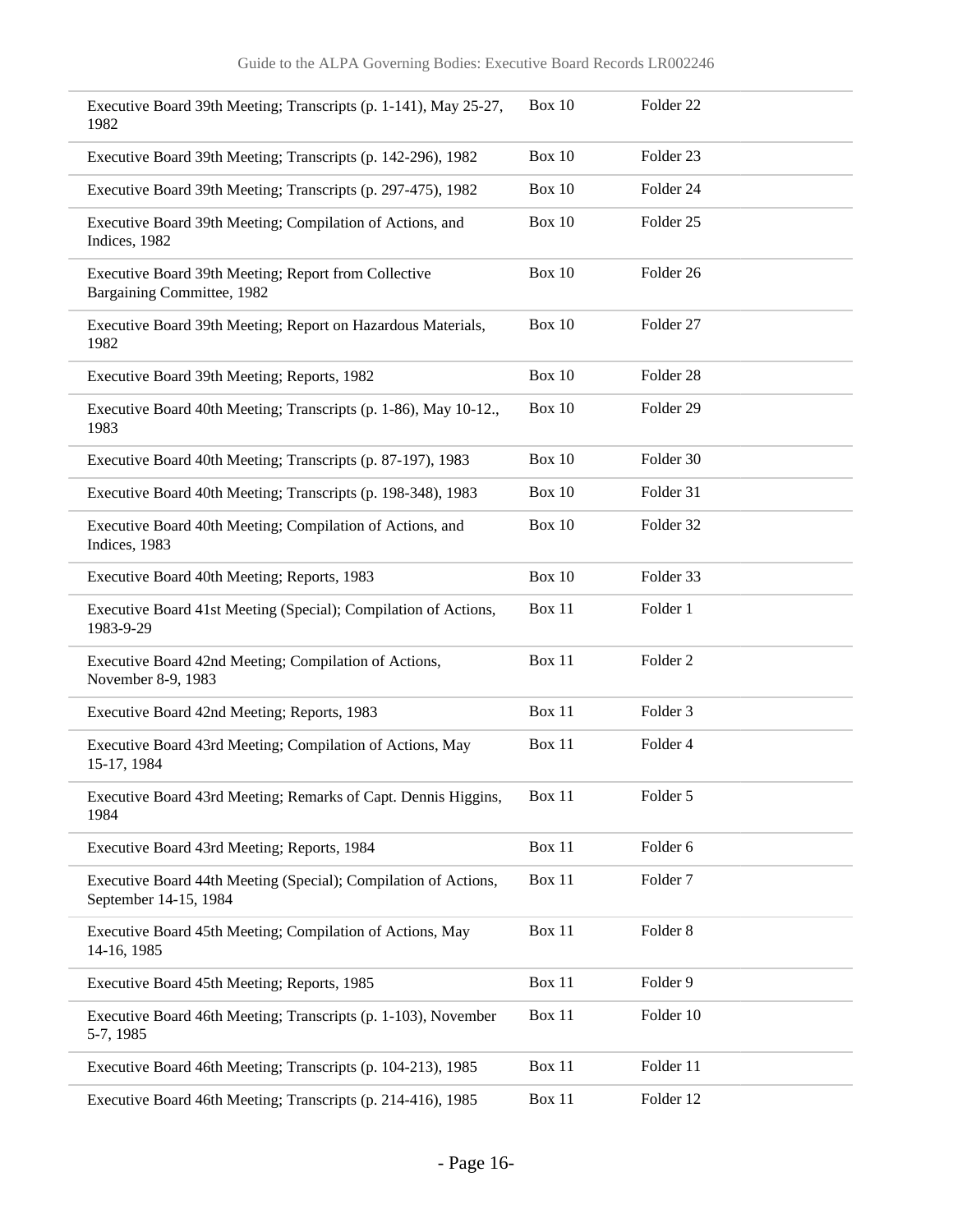| Executive Board 46th Meeting; Compilation of Actions, and<br>Indices, 1985           | Box 11        | Folder 13            |  |
|--------------------------------------------------------------------------------------|---------------|----------------------|--|
| Executive Board 46th Meeting; Reports, 1985                                          | Box 11        | Folder 14            |  |
| Executive Board 47th Meeting; Transcripts (p.1-173), May 13-15,<br>1986              | <b>Box 11</b> | Folder 15            |  |
| Executive Board 47th Meeting; Transcripts (p. 174-384), 1986                         | Box 11        | Folder 16            |  |
| Executive Board 47th Meeting; Compilation of Actions, and<br>Indices, 1986           | Box 11        | Folder 17            |  |
| Executive Board 47th Meeting; Reports, 1986                                          | Box 11        | Folder 18            |  |
| Executive Board 48th Meeting (Special); Transcripts, November<br>16-19, 1986         | Box 11        | Folder 19            |  |
| Executive Board 48th Meeting (Special); Compilation of Actions,<br>1986              | Box 11        | Folder <sub>20</sub> |  |
| Executive Board 49th Meeting (Special); Transcripts (p. 1-109),<br>March 12-13, 1987 | Box 11        | Folder 21            |  |
| Executive Board 49th Meeting (Special); Transcripts (p. 110-215),<br>1987            | Box 11        | Folder <sub>22</sub> |  |
| Executive Board 49th Meeting (Special); Compilation of Actions,<br>1987              | Box 11        | Folder 23            |  |
| Executive Board 50th Meeting; Transcripts (p. 1-117), May 5-6,<br>1987               | Box 11        | Folder 24            |  |
| Executive Board 50th Meeting; Transcripts (p. 118-292), 1987                         | Box 11        | Folder <sub>25</sub> |  |
| Executive Board 50th Meeting; Transcripts (p. 293-445), 1987                         | Box 11        | Folder 26            |  |
| Executive Board 50th Meeting; Compilation of Actions, 1987                           | Box 11        | Folder 27            |  |
| Executive Board 50th Meeting; Reports, 1987                                          | Box 11        | Folder 28            |  |
| Executive Board 51st Meeting; Transcripts (p.1-141), November<br>10-12, 1987         | Box 11        | Folder 29            |  |
| Executive Board 51st Meeting; Transcripts (p. 142-281), 1987                         | Box 11        | Folder 30            |  |
| Executive Board 52nd Meeting (Special); Transcripts, 1987-11-12                      | Box 11        | Folder 31            |  |
| Executive Board 51st and 52nd Meetings; Compilation of Actions,<br>1987              | Box 11        | Folder 32            |  |
| Executive Board 51st and 52nd Meetings; Reports, 1987                                | <b>Box 11</b> | Folder 33            |  |
| Executive Board 53rd Meeting; Transcripts (p. 1-144), May<br>10-12, 1988             | Box 11        | Folder 34            |  |
| Executive Board 53rd Meeting; Transcripts (p. 145-288), 1988                         | Box 11        | Folder 35            |  |
| Executive Board 53rd Meeting; Compilation of Actions, 1988                           | Box 11        | Folder 36            |  |
| Executive Board 53rd Meeting; Reports, 1988                                          | <b>Box 11</b> | Folder 37            |  |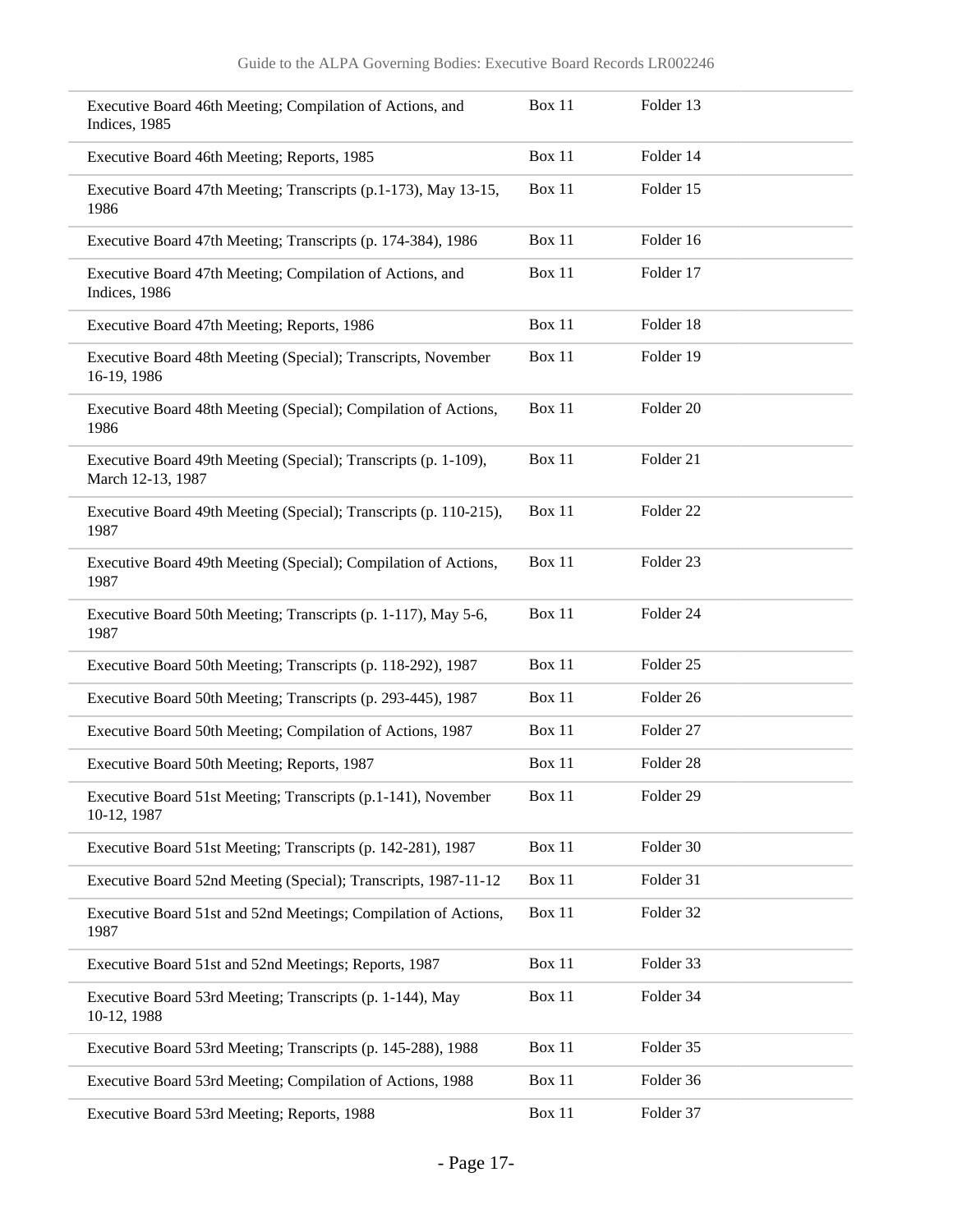| Executive Board 54th Meeting; Transcripts (p. 1-140), September<br>15-19, 1988                        | <b>Box 11</b> | Folder 38           |
|-------------------------------------------------------------------------------------------------------|---------------|---------------------|
| Executive Board 54th Meeting; Transcripts (p. 141-257), 1988                                          | <b>Box 12</b> | Folder 1            |
| Executive Board 54th Meeting; Transcripts (p. 258-424), 1988                                          | <b>Box 12</b> | Folder <sub>2</sub> |
| Executive Board 54th Meeting; Transcripts (p. 425-580), 1988                                          | Box 12        | Folder 3            |
| Executive Board 54th Meeting; Transcripts (p. 581-747), 1988                                          | <b>Box 12</b> | Folder 4            |
| Executive Board 54th Meeting; Compilation of Actions, 1988                                            | Box 12        | Folder 5            |
| Executive Board 54th Meeting; Reports, 1988                                                           | Box 12        | Folder <sub>6</sub> |
| Executive Board 55th Meeting (Special); Transcripts and<br>Compilation of Actions, 1988-10-29         | Box 12        | Folder <sub>7</sub> |
| Executive Board 56th Meeting (Special); Transcripts and<br>Compilation of Actions, 1989-3-13          | Box 12        | Folder <sub>8</sub> |
| Executive Board 57th Meeting; Transcripts (p. 1-90), May 9-10,<br>1989                                | Box 12        | Folder 9            |
| Executive Board 57th Meeting; Transcripts (p. 91-252), 1989                                           | <b>Box 12</b> | Folder 10           |
| Executive Board 57th Meeting; Compilation of Actions and<br>Indices, 1989                             | Box 12        | Folder 11           |
| Executive Board 57th Meeting; Reports, 1989                                                           | Box 12        | Folder 12           |
| Executive Board 58th Meeting (Special); Transcripts and<br>Compilation of Actions, 1989-7-12          | <b>Box 12</b> | Folder 13           |
| Executive Board 59th Meeting (Special); Transcripts and<br>Compilation of Actions, August 17-18, 1989 | <b>Box 12</b> | Folder 14           |
| Executive Board 60th Meeting; Compilation of Actions, and<br>Reports, October 11-13, 1989             | Box 12        | Folder 15           |
| Executive Board 61st Meeting (Special); Compilation of Actions,<br>December 12-13, 1989               | <b>Box 12</b> | Folder 16           |
| Executive Board 62nd Meeting; Transcripts (p. 1-166), May<br>22-24, 1990                              | <b>Box 12</b> | Folder 17           |
| Executive Board 62nd Meeting; Transcripts (p. 167-278), 1990                                          | <b>Box 12</b> | Folder 18           |
| Executive Board 62nd Meeting; Transcripts (p. 279-413), 1990                                          | <b>Box 12</b> | Folder 19           |
| Executive Board 62nd Meeting; Compilation of Actions, 1990                                            | <b>Box 12</b> | Folder 20           |
| Executive Board 62nd Meeting; Report of Finance and Support<br>Structure Committee, 1990              | <b>Box 12</b> | Folder 21           |
| Executive Board 62nd Meeting; Report of Office Study<br>Committee, 1990                               | <b>Box 12</b> | Folder 22           |
| Executive Board 62nd Meeting; Reports, 1990                                                           | <b>Box 12</b> | Folder 23           |
| Executive Board 63rd Meeting; Transcripts (p. 1-152), September<br>11-14, 1990                        | <b>Box 12</b> | Folder 24           |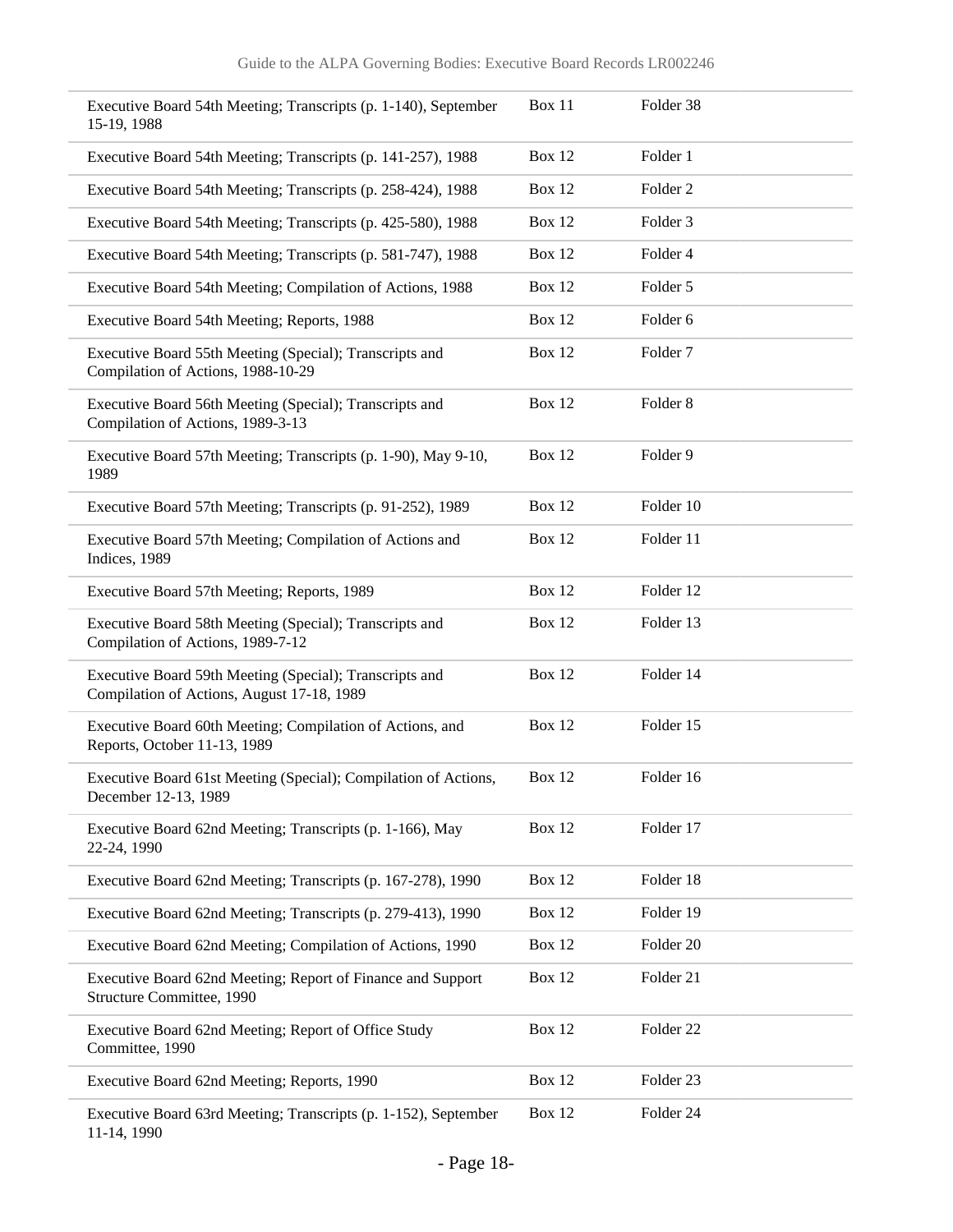| Executive Board 63rd Meeting; Transcripts (p. 153-285), 1990                                               | Box 12        | Folder <sub>25</sub> |
|------------------------------------------------------------------------------------------------------------|---------------|----------------------|
| Executive Board 63rd Meeting; Transcripts (p. 286-466), 1990                                               | Box 12        | Folder 26            |
| Executive Board 63rd Meeting; Transcripts (p. 467-629), 1990                                               | <b>Box 12</b> | Folder 27            |
| Executive Board 63rd Meeting; Compilation of Actions, 1990                                                 | Box 12        | Folder 28            |
| Executive Board 63rd Meeting; Reports, 1990                                                                | Box 12        | Folder 29            |
| Executive Board 64th Meeting; Transcripts (p. 1-116), May 21-24,<br>1991                                   | Box 12        | Folder 30            |
| Executive Board 64th Meeting; Transcripts (p. 117-269), 1991                                               | Box 12        | Folder 31            |
| Executive Board 64th Meeting; Transcripts (p. 270-438), 1991                                               | <b>Box 12</b> | Folder 32            |
| Executive Board 64th Meeting; Transcripts (p. 439-571), 1991                                               | Box 13        | Folder 1             |
| Executive Board 64th Meeting; Compilation of Actions, 1991                                                 | Box 13        | Folder <sub>2</sub>  |
| Executive Board 64th Meeting; Reports, 1991                                                                | Box 13        | Folder <sub>3</sub>  |
| Executive Board 65th Meeting; Transcripts (p. 1-148), October<br>8-10, 1991                                | Box 13        | Folder 4             |
| Executive Board 65th Meeting; Transcripts (p. 149-350), 1991                                               | Box 13        | Folder 5             |
| Executive Board 65th Meeting; Transcripts (p. 351-530), 1991                                               | <b>Box 13</b> | Folder 6             |
| Executive Board 65th Meeting; Compilation of Actions, 1991                                                 | <b>Box 13</b> | Folder <sub>7</sub>  |
| Executive Board 65th Meeting; Capt. Babbitt's Opening Remarks,<br>1991                                     | <b>Box 13</b> | Folder <sub>8</sub>  |
| Executive Board 65th Meeting; Report of Merger Policy Blue<br>Ribbon Committee, 1991                       | Box 13        | Folder 9             |
| Executive Board 65th Meeting; Reports, 1991                                                                | Box 13        | Folder 10            |
| Executive Board 66th Meeting (Special), March 10-11, 1992                                                  | Box 13        | Folder 11            |
| Executive Board 66th Meeting (Special); Report from Special<br>Committee for Restructure and Finance, 1992 | Box 13        | Folder 12            |
| Executive Board 67th Meeting; Transcripts (p. 1-198), May 6-7,<br>1992                                     | Box 13        | Folder 13            |
| Executive Board 67th Meeting; Transcripts (p. 199-409), 1992                                               | Box 13        | Folder 14            |
| Executive Board 67th Meeting; Compilation of Actions, 1992                                                 | Box 13        | Folder 15            |
| Executive Board 67th Meeting; Reports, 1992                                                                | Box 13        | Folder 16            |
| Executive Board 68th Meeting, September 16-20, 1992                                                        | Box 13        | Folder 17            |
| Executive Board 68th Meeting; Transcripts (p. 1-97), 1992                                                  | Box 13        | Folder 18            |
| Executive Board 68th Meeting; Transcripts (p. 98-229), 1992                                                | Box 13        | Folder 19            |
| Executive Board 68th Meeting; Transcripts (p. 230-381), 1992                                               | Box 13        | Folder 20            |
|                                                                                                            |               |                      |

Executive Board 68th Meeting; Compilation of Actions, 1992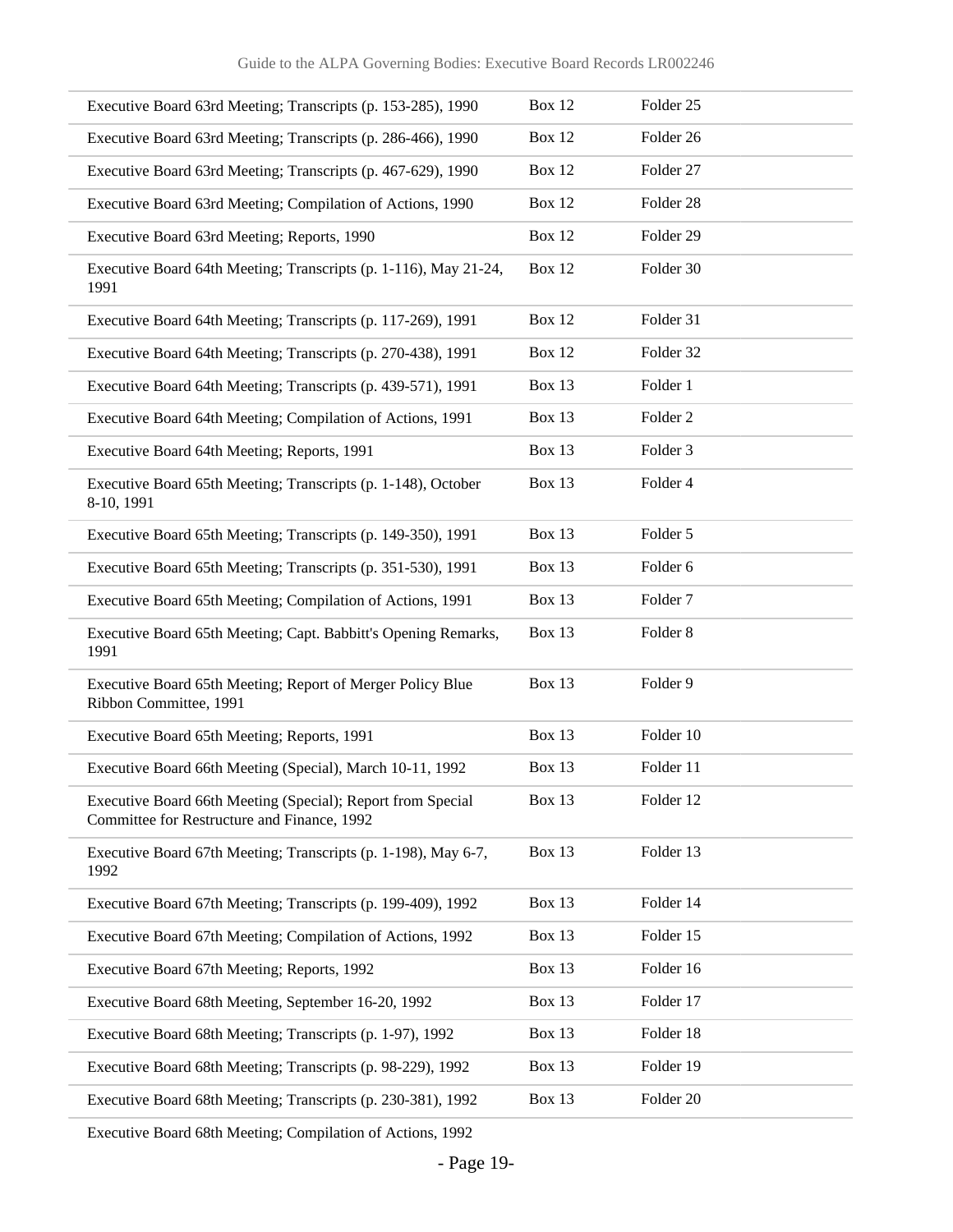|                                                              | Box 13        | Folder 21            |
|--------------------------------------------------------------|---------------|----------------------|
| Executive Board 68th Meeting; Reports, 1992                  | <b>Box 13</b> | Folder <sub>22</sub> |
| Executive Board 69th Meeting, May 18-19, 1993                | Box 13        | Folder 23            |
| Executive Board 69th Meeting; Transcripts, 1993              | Box 13        | Folder 24            |
| Executive Board 69th Meeting; Compilation of Actions, 1993   | Box 13        | Folder <sub>25</sub> |
| Executive Board 70th Meeting, October 19-20, 1993            | Box 13        | Folder 26            |
| Executive Board 70th Meeting; Transcripts, 1993              | Box 13        | Folder 27            |
| Executive Board 70th Meeting; Compilation of Actions, 1993   | <b>Box 14</b> | Folder 1             |
| Executive Board 71st Meeting, May 10-11, 1994                | <b>Box 14</b> | Folder <sub>2</sub>  |
| Executive Board 71st Meeting, May 10-11, 1994                | <b>Box 14</b> | Folder <sub>3</sub>  |
| Executive Board 71st Meeting; Transcripts (p. 1-81), 1994    | <b>Box 14</b> | Folder 4             |
| Executive Board 71st Meeting; Transcripts (p. 82-244), 1994  | <b>Box 14</b> | Folder 5             |
| Executive Board 71st Meeting; Compilation of Actions, 1994   | <b>Box 14</b> | Folder 6             |
| Executive Board 72nd Meeting, September 13-15, 1994          | <b>Box 14</b> | Folder <sub>7</sub>  |
| Executive Board 72nd Meeting, September 13-15, 1994          | <b>Box 14</b> | Folder <sub>8</sub>  |
| Executive Board 72nd Meeting; Transcripts (p. 1-177), 1994   | <b>Box 14</b> | Folder 9             |
| Executive Board 72nd Meeting; Transcripts (p. 178-347), 1994 | <b>Box 14</b> | Folder 10            |
| Executive Board 72nd Meeting; Compilation of Actions, 1994   | <b>Box 14</b> | Folder 11            |
| Executive Board 72nd Meeting; Reports, 1994                  | <b>Box 14</b> | Folder 12            |
| Executive Board 73rd Meeting, November 14-15, 1994           | <b>Box 14</b> | Folder 13            |
| Executive Board 73rd Meeting; Transcripts, 1994              | <b>Box 14</b> | Folder 14            |
| Executive Board 73rd Meeting; Compilation of Actions, 1994   | <b>Box 14</b> | Folder 15            |
| Executive Board 74th Meeting, May 9-10, 1995                 | <b>Box 14</b> | Folder 16            |
| Executive Board 74th Meeting; Transcripts (p. 1-142), 1995   | <b>Box 14</b> | Folder 17            |
| Executive Board 74th Meeting; Transcripts (p. 143-304), 1995 | <b>Box 14</b> | Folder 18            |
| Executive Board 74th Meeting; Compilation of Actions, 1995   | <b>Box 14</b> | Folder 19            |
| Executive Board 75th Meeting, October 31-November 2, 1995    | <b>Box 14</b> | Folder 20            |
| Executive Board 75th Meeting, October 31-November 2, 1995    | <b>Box 14</b> | Folder 21            |
| Executive Board 75th Meeting; Transcripts (p. 1-157), 1995   | <b>Box 14</b> | Folder 22            |
| Executive Board 75th Meeting; Transcripts (p. 158-294), 1995 | <b>Box 14</b> | Folder 23            |
| Executive Board 75th Meeting; Compilation of Actions, 1995   | <b>Box 14</b> | Folder 24            |
| Executive Board 78th Meeting (Special), April 2-3, 1997      | <b>Box 14</b> | Folder 25            |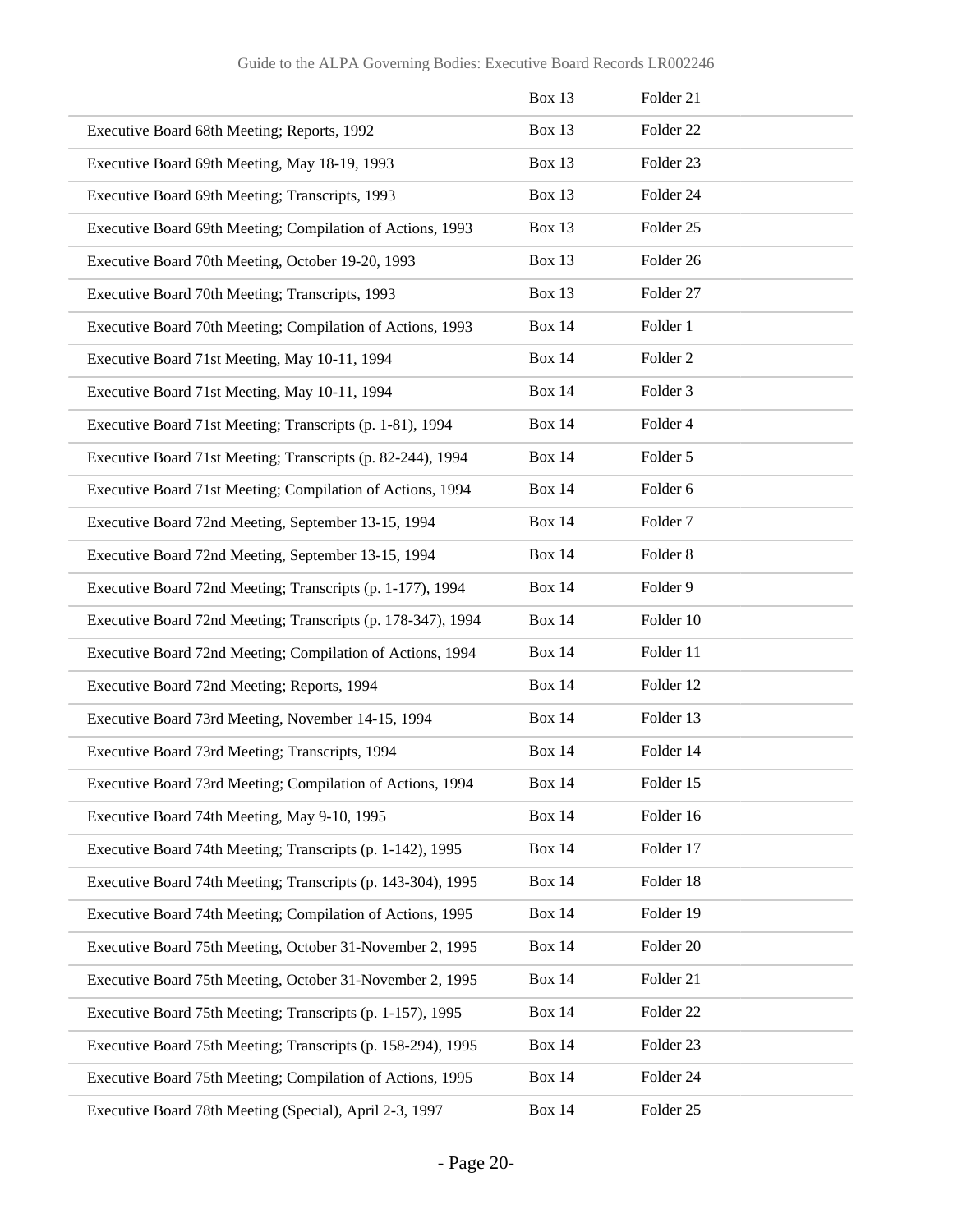| Executive Board 79th Meeting; Transcripts (p. 1-134), May 13-15,<br>1997                | <b>Box 14</b> | Folder 26            |
|-----------------------------------------------------------------------------------------|---------------|----------------------|
| Executive Board 79th Meeting; Transcripts (p. 135-285), 1997                            | <b>Box 14</b> | Folder 27            |
| Executive Board 79th Meeting; Transcripts (p. 286-368), 1997                            | <b>Box 14</b> | Folder 28            |
| Executive Board 79th Meeting; Compilation of Actions, 1997                              | <b>Box 14</b> | Folder 29            |
| Executive Board 80th Meeting; Transcripts (p. 1-105), 1997                              | <b>Box 15</b> | Folder 1             |
| Executive Board 80th Meeting; Transcripts (p. 106-315), 1997                            | <b>Box 15</b> | Folder <sub>2</sub>  |
| Executive Board 80th Meeting; Compilation of Actions, 1997                              | <b>Box 15</b> | Folder 3             |
| Executive Board 81st Meeting, May 19-21, 1998                                           | <b>Box 15</b> | Folder 4             |
| Executive Board 82nd Meeting, September 9-12, 1998                                      | <b>Box 15</b> | Folder 5             |
| Executive Board 82nd Meeting; Transcripts (p. 1-92), 1998                               | <b>Box 15</b> | Folder 6             |
| Executive Board 82nd Meeting; Transcripts (p. 93-371), 1998                             | <b>Box 15</b> | Folder <sub>7</sub>  |
| Executive Board 82nd Meeting; Transcripts (p. 372-524), 1998                            | <b>Box 15</b> | Folder 8             |
| Executive Board 82nd Meeting; Compilation of Actions, 1998                              | <b>Box 15</b> | Folder 9             |
| Executive Board 83rd Meeting; Transcripts (p. 1-140), May<br>18-20, 1999                | <b>Box 15</b> | Folder 10            |
| Executive Board 83rd Meeting; Transcripts (p. 141-327), 1999                            | <b>Box 15</b> | Folder 11            |
| Executive Board 83rd Meeting; Compilation of Actions, 1999                              | <b>Box 15</b> | Folder 12            |
| Executive Board 83rd Meeting; Reports, 1999                                             | <b>Box 15</b> | Folder 13            |
| Executive Board 84th Meeting; Transcripts (p. 1-122), November<br>2-4, 1999             | <b>Box 15</b> | Folder 14            |
| Executive Board 84th Meeting; Transcripts (p. 123-269), 1999                            | <b>Box 15</b> | Folder 15            |
| Executive Board 84th Meeting; Transcripts (p. 270-337), 1999                            | <b>Box 15</b> | Folder 16            |
| Executive Board 85th Meeting, May 23-25, 2000, and Transcripts<br>$(p. 1-95), 2000$     | <b>Box 15</b> | Folder 17            |
| Executive Board 85th Meeting; Transcripts (p. 96-316), 2000                             | <b>Box 15</b> | Folder 18            |
| Executive Board 86th Meeting, September 12-13, 2000, and<br>Transcripts (p. 1-87), 2000 | <b>Box 15</b> | Folder 19            |
| Executive Board 86th Meeting; Transcripts (p. 88-297), 2000                             | <b>Box 15</b> | Folder 20            |
| Executive Board 86th Meeting; Compilation of Actions, 2000                              | <b>Box 15</b> | Folder 21            |
| Executive Board 87th Meeting, May 22-23, 2001, and Transcripts<br>$(p. 1-109), 2001$    | <b>Box 15</b> | Folder <sub>22</sub> |
| Executive Board 87th Meeting; Transcripts (p. 110-263), 2001                            | <b>Box 15</b> | Folder <sub>23</sub> |
| Executive Board 87th Meeting; Transcripts (p. 264-369), 2001                            | <b>Box 15</b> | Folder 24            |

Executive Board 87th Meeting; Compilation of Actions, 2001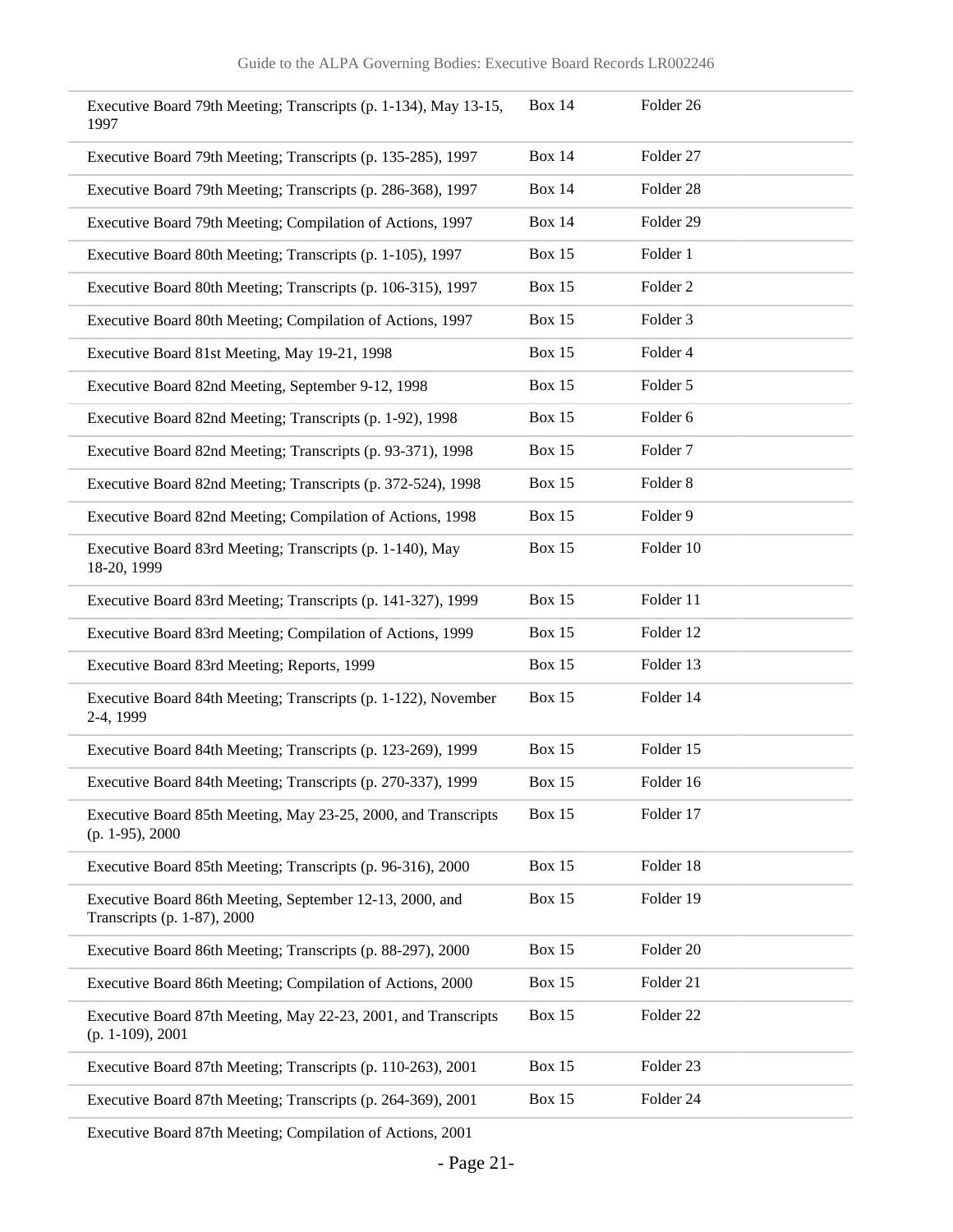|                                                                                | <b>Box 15</b> | Folder <sub>25</sub> |
|--------------------------------------------------------------------------------|---------------|----------------------|
| Executive Board 88th Meeting; Transcripts (p. 1-132), October<br>23-24, 2001   | <b>Box 16</b> | Folder 1             |
| Executive Board 88th Meeting; Transcripts (p. 133-134), 2001                   | <b>Box 16</b> | Folder <sub>2</sub>  |
| Executive Board 88th Meeting; Compilation of Actions, 2001                     | <b>Box 16</b> | Folder <sub>3</sub>  |
| Executive Board 88th Meeting; Reports, 2001                                    | <b>Box 16</b> | Folder 4             |
| Executive Board 89th Meeting; Transcripts (p. 1-131), May 21-22<br>2002        | <b>Box 16</b> | Folder 5             |
| Executive Board 89th Meeting; Transcripts (p. 132-335), 2002                   | <b>Box 16</b> | Folder <sub>6</sub>  |
| Executive Board 89th Meeting; Compilation of Actions, 2002                     | <b>Box 16</b> | Folder <sub>7</sub>  |
| Executive Board 89th Meeting; Reports, 2002                                    | <b>Box 16</b> | Folder <sub>8</sub>  |
| Executive Board 90th Meeting; Transcripts (p. 1-110), September<br>10-11, 2002 | <b>Box 16</b> | Folder 9             |
| Executive Board 90th Meeting; Transcripts (p 111-285), 2002                    | <b>Box 16</b> | Folder 10            |
| Executive Board 90th Meeting; Compilation of Actions, 2002                     | <b>Box 16</b> | Folder 11            |
| Executive Board 90th Meeting; Reports, 2002                                    | <b>Box 16</b> | Folder 12            |
| Executive Board 91st Meeting; Transcripts, May 20-21, 2003                     | <b>Box 16</b> | Folder 13            |
| Executive Board 91st Meeting; Compilation of Actions, 2003                     | <b>Box 16</b> | Folder 14            |
| Executive Board 91st Meeting; Reports, 2003                                    | <b>Box 16</b> | Folder 15            |
| Executive Board 92nd Meeting, October 21-22, 2003, and<br>Transcripts, 2003    | <b>Box 16</b> | Folder 16            |
| Executive Board 92nd Meeting; Compilation of Actions, 2003                     | <b>Box 16</b> | Folder 17            |
| Executive Board 92nd Meeting; Reports, 2003                                    | <b>Box 16</b> | Folder 18            |
|                                                                                |               |                      |

#### Part II

## **Series I: Meeting Materials, 2000-2009**

| <b>Title/Description</b>                                                                                                                                                                                                               | <b>Instances</b> |          |
|----------------------------------------------------------------------------------------------------------------------------------------------------------------------------------------------------------------------------------------|------------------|----------|
| Reports to the Executive Board: Governing Bodies Structure<br><b>Review Committee: Presidential Severance/Transition Benefits</b><br>Study Committee; Special Representational Structure Review<br>Committee, Interim Report, 2000 May | <b>Box 17</b>    | folder 1 |
| Report of the Special Representational Structure Review<br>Committee (SRSRC) to the Executive Board, 2000 September                                                                                                                    | <b>Box 17</b>    | folder 2 |
| Executive Board Meeting; 93rd Regular; Compilation of<br>Actions, 2004 May 25-26                                                                                                                                                       | <b>Box 17</b>    | folder 3 |
| Executive Board Meeting; 93rd Regular; Transcript, with Index,<br>2004 May 25-26                                                                                                                                                       | <b>Box 17</b>    | folder 4 |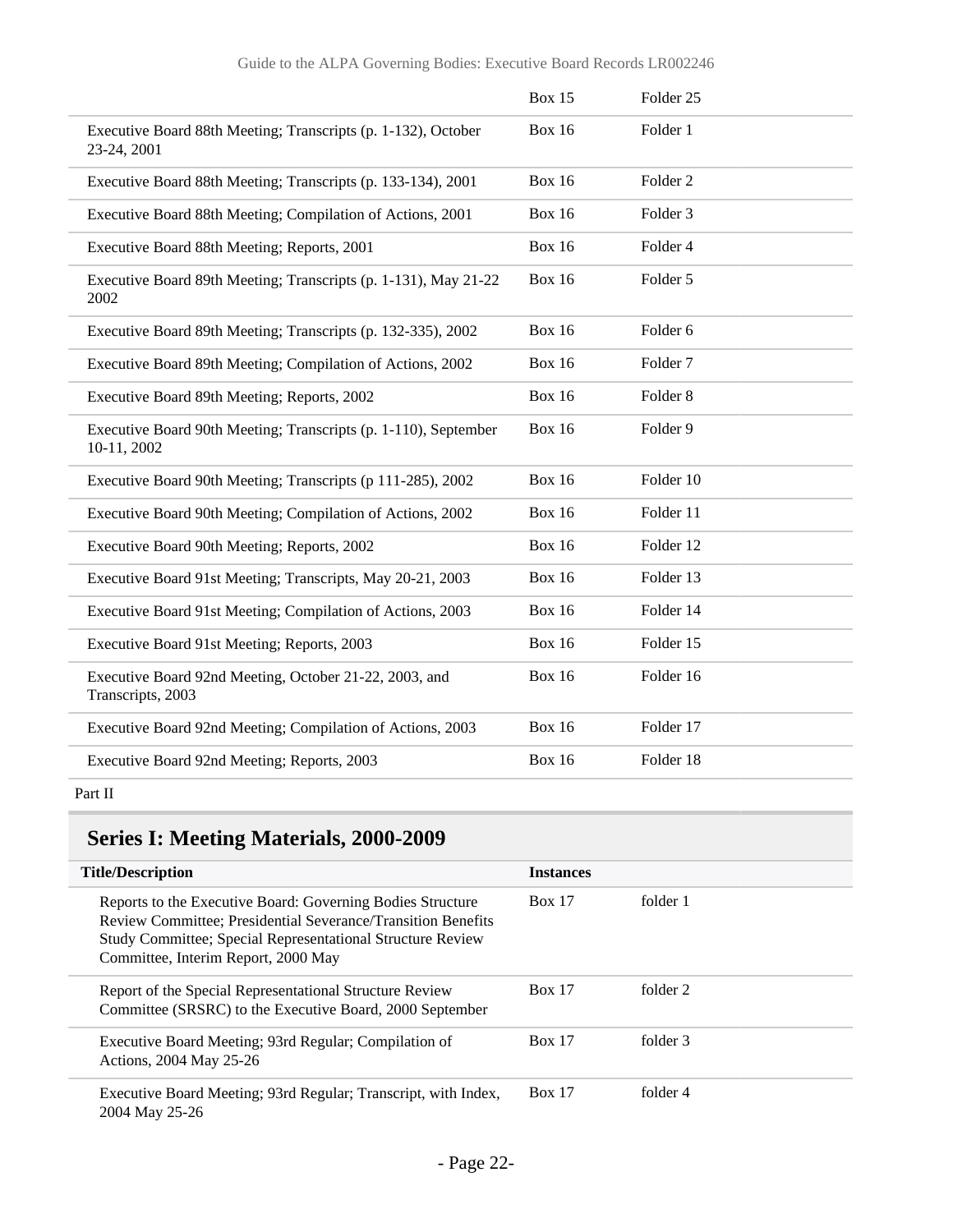| Report of the Retirement and Insurance Committee to the<br>Executive Board, 2004 May                                                                                 | <b>Box 17</b> | folder 5  |
|----------------------------------------------------------------------------------------------------------------------------------------------------------------------|---------------|-----------|
| Executive Board Meeting; 94th Regular; Compilation of<br>Actions, 2004 September 14-15                                                                               | <b>Box 17</b> | folder 6  |
| Executive Board Meeting; 94th Regular; Transcript, with Index,<br>2004 September 14-15                                                                               | <b>Box 17</b> | folder 7  |
| Executive Board Meeting; 95th Regular; Transcript, with Index<br>(1 of 2), 2005 May 24-25                                                                            | <b>Box 17</b> | folder 8  |
| Executive Board Meeting; 95th Regular; Transcript (2 of 2),<br>2005 May 24-25                                                                                        | <b>Box 17</b> | folder 9  |
| Executive Board Meeting; 96th Regular; Transcript, with Index,<br>2005 October 25-26                                                                                 | <b>Box 17</b> | folder 10 |
| Executive Board Meeting; 97th Regular; Transcript, 2006 June<br>$6 - 7$                                                                                              | <b>Box 17</b> | folder 11 |
| Reports to the Executive Board: National Security Committee<br>Structure Review Committee; Special Representational<br>Structure Review Committee (SRSRC), 2006 June | <b>Box 17</b> | folder 12 |
| Executive Board Meeting; 98th Regular; Transcript, with Index,<br>2006 September 12-13                                                                               | <b>Box 17</b> | folder 13 |
| Executive Board Meeting; 99th Regular; Transcript, with Index<br>(1 of 2), 2007 May 22-24                                                                            | <b>Box 17</b> | folder 14 |
| Executive Board Meeting; 99th Regular; Transcript (2 of 2),<br>2007 May 22-24                                                                                        | <b>Box 17</b> | folder 15 |
| Executive Board Meeting; 100th Regular; Transcript, with Index<br>(1 of 2), 2007 October 23-24                                                                       | <b>Box 17</b> | folder 16 |
| Executive Board Meeting; 100th Regular; Transcript (2 of 2),<br>2007 October 23-24                                                                                   | <b>Box 17</b> | folder 17 |
| Executive Board Meeting; 101st Special; Compilation of<br>Actions, 2008 March 28                                                                                     | <b>Box 17</b> | folder 18 |
| Executive Board Meeting; 101st Special; Transcript, with Index<br>(1 of 2), 2008 March 28                                                                            | <b>Box 17</b> | folder 19 |
| Executive Board Meeting; 101st Special; Transcript (2 of 2),<br>2008 March 28                                                                                        | <b>Box 17</b> | folder 20 |
| Executive Board Meeting; 102nd Regular; Transcript, with<br>Index (1 of 2), 2008 May 6-7                                                                             | <b>Box 17</b> | folder 21 |
| Executive Board Meeting; 102nd Regular; Transcript (2 of 2),<br>2008 May 6-7                                                                                         | <b>Box 17</b> | folder 22 |
| Report: Fatigue Risk Management Systems - Addressing<br>Fatigue Within a Just Safety Culture; draft, circa 2008 May                                                  | <b>Box 17</b> | folder 23 |
| Executive Board Meeting; 103rd Regular; Compilation of<br>Actions, 2008 September 9-10                                                                               | <b>Box 17</b> | folder 24 |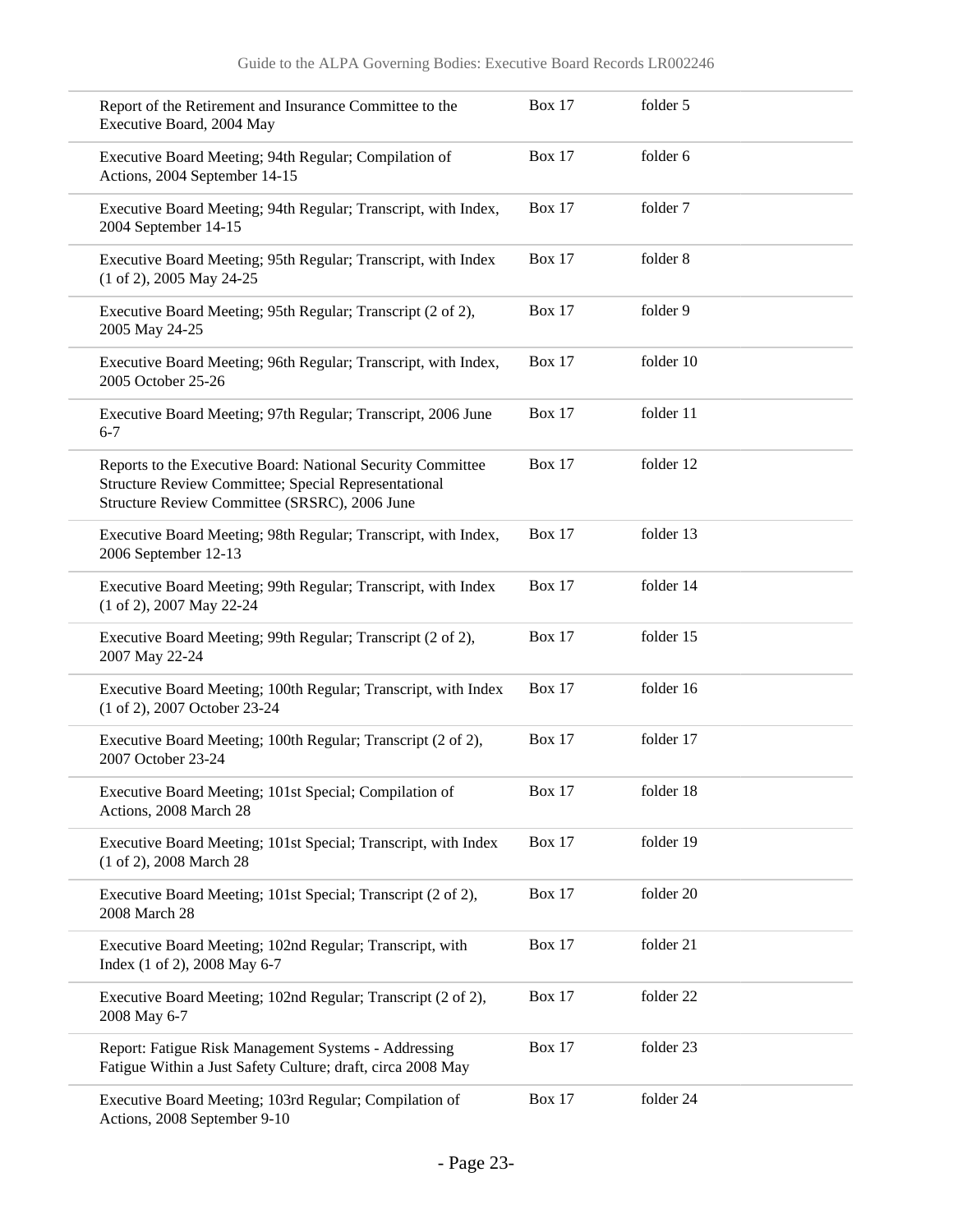| Executive Board Meeting; 103rd Regular; Transcript, with Index<br>(1 of 2), 2008 September 9-10 | Box 17        | folder 25 |
|-------------------------------------------------------------------------------------------------|---------------|-----------|
| Executive Board Meeting; 103rd Regular; Transcript (2 of 2),<br>2008 September 9-10             | Box $17$      | folder 26 |
| Executive Board Meeting; 42nd Regular; Transcript, with Index<br>(1 of 2), 2008 October 20-22   | <b>Box 18</b> | folder 1  |
| Executive Board Meeting; 42nd Regular; Transcript (2 of 2),<br>2008 October 20-22               | <b>Box 18</b> | folder 2  |
| Executive Board Meeting; 104th Regular; Compilation of<br>Actions, 2009 April 28-29             | <b>Box 18</b> | folder 3  |
| Executive Board Meeting; 104th Regular; Transcript, with Index<br>(1 of 2), 2009 April 28-29    | Box 18        | folder 4  |
| Executive Board Meeting; 104th Regular; Transcript (2 of 2),<br>2009 April 28-29                | Box $18$      | folder 5  |
| Report of the Career Security Protocol Committee (CSPC) to the<br>Executive Board, 2009 April   | <b>Box 18</b> | folder 6  |
| Executive Board Meeting; 105th Regular; Transcript, with Index<br>(1 of 2), 2009 October 27-28  | Box $18$      | folder 7  |
| Executive Board Meeting; 105th Regular; Transcript (2 of 2),<br>2009 October 27-28              | Box $18$      | folder 8  |
| Report of the Career Security Protocol Committee (CSPC) to the<br>Executive Board, 2009 October | <b>Box 18</b> | frame 9   |

**^** [Return to Table of Contents](#page-1-0)

## **Series II: AV Materials, 2004-2006**

| <b>Title/Description</b>                                                       | <b>Instances</b> |          |  |
|--------------------------------------------------------------------------------|------------------|----------|--|
| Audiocassettes: Executive Board Meeting; 93rd Regular, 2004<br>May 25-26       | Box 19           | folder 1 |  |
| Audiocassettes: Executive Board Meeting; 94th Regular, 2004<br>September 14-15 | Box 19           | folder 2 |  |
| Audiocassettes: Executive Board Meeting; 95th Regular, 2005<br>May 24-25       | Box 19           | folder 3 |  |
| Audiocassettes: Executive Board Meeting; 96th Regular, 2005<br>October 25-26   | Box 19           | folder 4 |  |
| Audiocassettes: Executive Board Meeting; 97th Regular, 2006<br>June $6-7$      | Box 19           | folder 5 |  |
| Audiocassettes: Executive Board Meeting; 98th Regular, 2006<br>September 12-13 | Box 20           | folder 1 |  |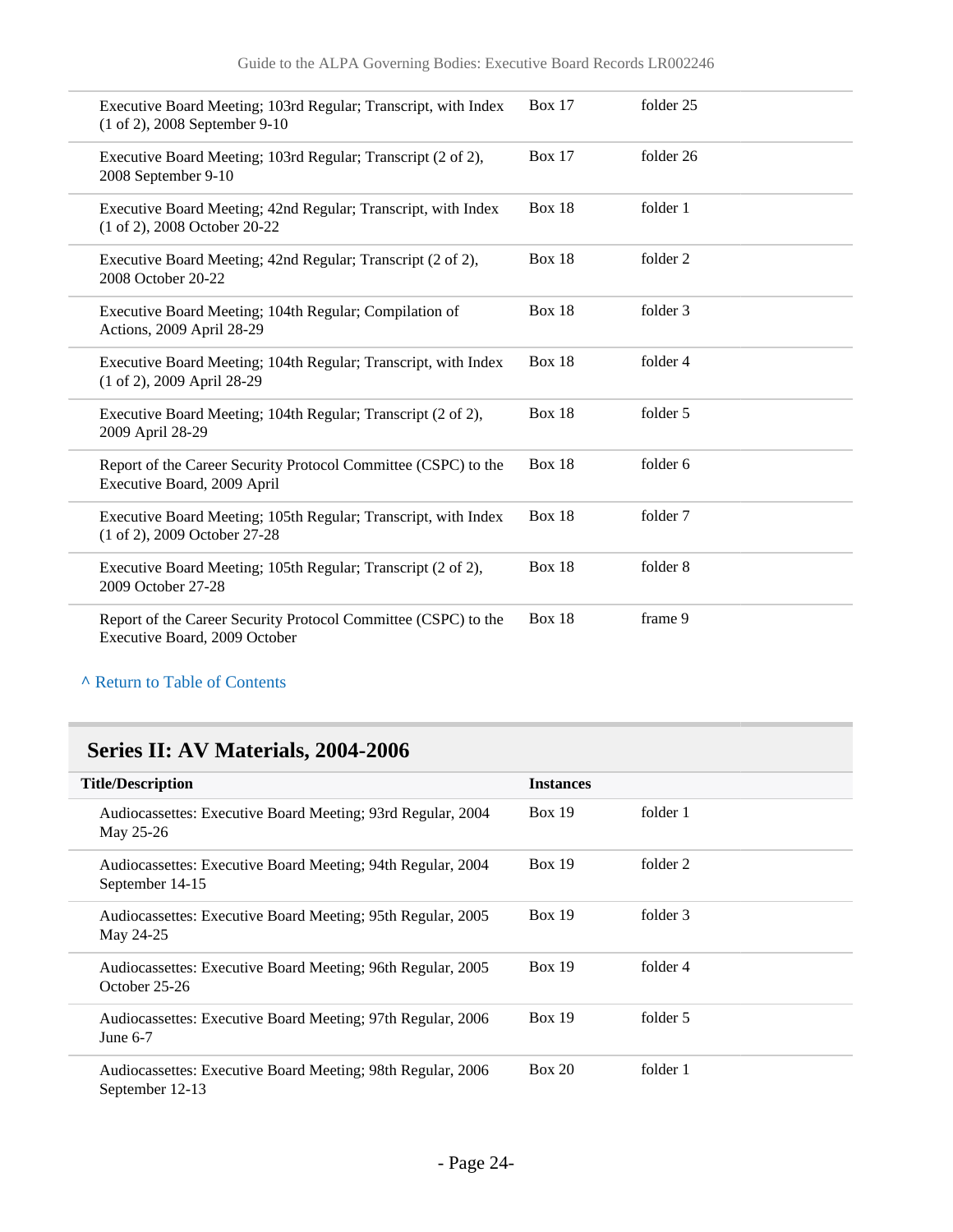| Audiocassettes: Executive Board Meeting; 99th Regular, 2007<br>May 22-24      | <b>Box 20</b> | folder 2 |
|-------------------------------------------------------------------------------|---------------|----------|
| Audiocassettes: Executive Board Meeting; 100th Regular, 2007<br>October 23-24 | <b>Box 20</b> | folder 3 |

#### **^** [Return to Table of Contents](#page-1-0)

# **Series III: Reuther Digital Repository, 2005-2009**

| <b>Title/Description</b>                                                                                                                                                                                              | <b>Instances</b> |
|-----------------------------------------------------------------------------------------------------------------------------------------------------------------------------------------------------------------------|------------------|
| CD01: Executive Board Meeting; 95th Regular; Agenda Item<br>Index, 2005 May 24-25                                                                                                                                     | Item 1           |
| CD01: Executive Board Meeting; 95th Regular; Agenda Items,<br>2005 May 24-25                                                                                                                                          | Item 1           |
| CD01: Executive Board Meeting; 95th Regular; Compilation of<br>Actions, 2005 May 24-25                                                                                                                                | Item 1           |
| CD01: Executive Board Meeting; 95th Regular; Delegate<br>Committee Assignments, 2005 May 24-25                                                                                                                        | Item 1           |
| CD01: Executive Board Meeting; 95th Regular; National<br>Security Committee Structure Review Committee Report, 2005<br>May 24-25                                                                                      | Item 1           |
| CD01: Executive Board Meeting; 95th Regular; Order of<br>Business, 2005 May 24-25                                                                                                                                     | Item 1           |
| CD02: Executive Board Meeting; 96th Regular; Agenda Item<br>Index, 2005 October 25-26                                                                                                                                 | Item 1           |
| CD02: Executive Board Meeting; 96th Regular; Agenda Items,<br>2005 October 25-26                                                                                                                                      | Item 1           |
| CD02: Executive Board Meeting; 96th Regular; Compilation of<br>Actions, 2005 October 25-26                                                                                                                            | Item 1           |
| CD02: Executive Board Meeting; 96th Regular; Delegate<br>Committee Assignments, 2005 October 25-26                                                                                                                    | Item 1           |
| CD02: Executive Board Meeting; 96th Regular; Reports:<br>Government Affairs Department; National Security Committee<br>Structure Review Committee (NSCSRC), Retirement and<br>Insurance Committee, 2005 October 25-26 | Item 1           |
| CD02: Report to the Executive Board: Special Structure Review<br>Committee (SRSRC), 2005 October                                                                                                                      | Item 1           |
| CD03: Executive Board Meeting; 97th Regular; Agenda Item<br>Index, 2006 June 6-7                                                                                                                                      | Item 1           |
| CD03: Executive Board Meeting; 97th Regular; Agenda Items,<br>2006 June 6-7                                                                                                                                           | Item 1           |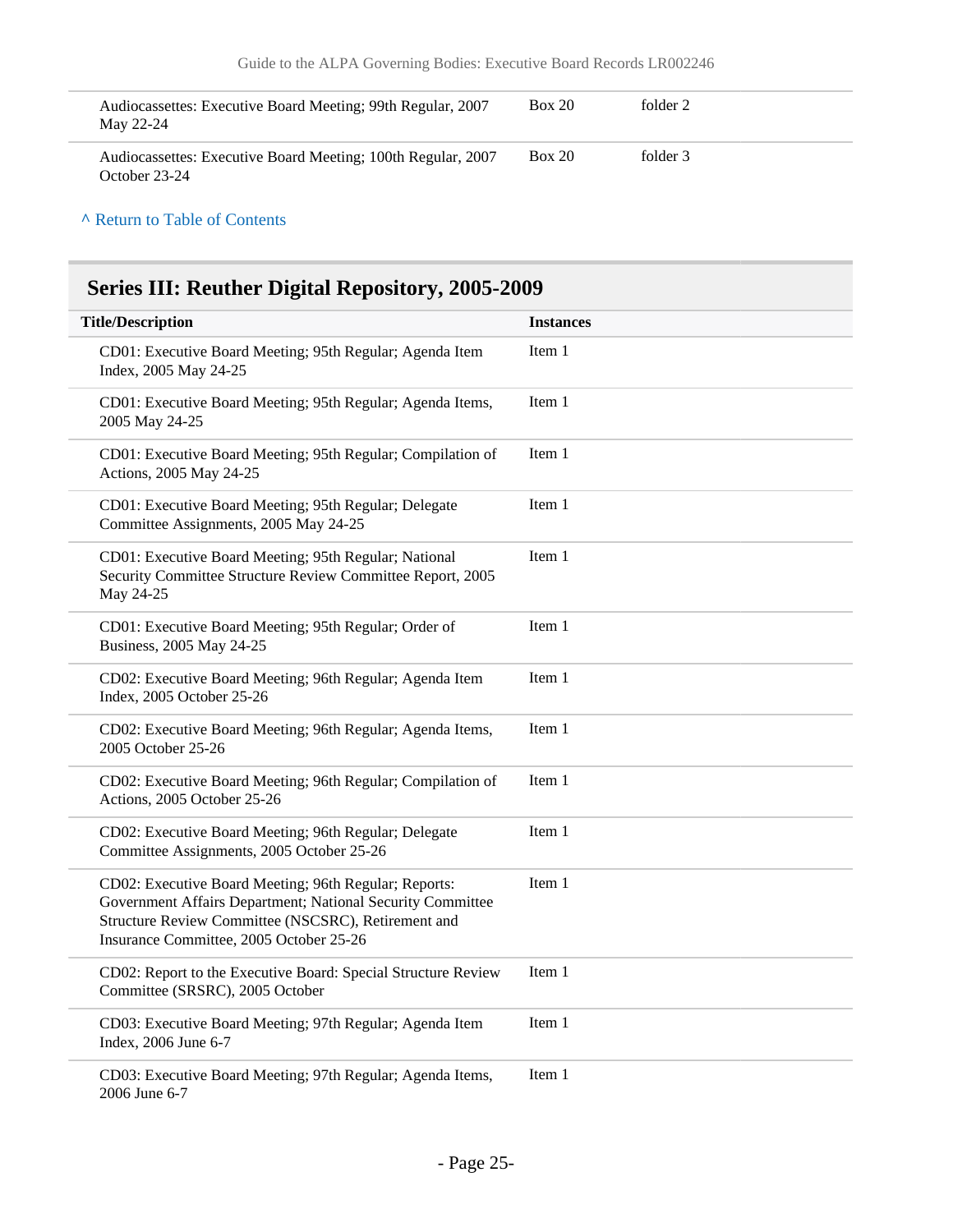| CD03: Executive Board Meeting; 97th Regular; Compilation of<br>Actions, 2006 June 6-7                                                                                                                      | Item 1 |
|------------------------------------------------------------------------------------------------------------------------------------------------------------------------------------------------------------|--------|
| CD03: Executive Board Meeting; 97th Regular; Delegate<br>Committee Assignments, 2006 June 6-7                                                                                                              | Item 1 |
| CD03: Executive Board Meeting; 97th Regular; Order of<br>Business, 2006 June 6-7                                                                                                                           | Item 1 |
| CD03: Reports to the Executive Board: National Security<br>Committee Structure Review Committee (NSCSRC), Special<br>Representational Structure Review Committee (SRSRC), plus<br>attachments, 2006 June   | Item 1 |
| CD04: Executive Board Meeting; 98th Regular; Agenda Item<br>Index, 2006 September 12-13                                                                                                                    | Item 1 |
| CD04: Executive Board Meeting; 98th Regular; Agenda Items,<br>2006 September 12-13                                                                                                                         | Item 1 |
| CD04: Executive Board Meeting; 98th Regular; Compilation of<br>Actions, 2006 September 12-13                                                                                                               | Item 1 |
| CD04: Executive Board Meeting; 98th Regular; Delegate<br>Committee Roster, 2006 September 12-13                                                                                                            | Item 1 |
| CD04: Report: Special Representation Structure Review<br>Committee (SRSRC), 2006 September                                                                                                                 | Item 1 |
| CD05: Executive Board Meeting; 99th Regular; Agenda Item<br>Index, 2007 May 22-24                                                                                                                          | Item 1 |
| CD05: Executive Board Meeting; 99th Regular; Agenda Items,<br>2007 May 22-24                                                                                                                               | Item 1 |
| CD05: Executive Board Meeting; 99th Regular; Delegate<br>Committee Assignments, 2007 May 22-24                                                                                                             | Item 1 |
| CD05: Executive Board Meeting; 99th Regular; Order of<br>Business, 2007 May 22-24                                                                                                                          | Item 1 |
| CD05: Reports to the Executive Board: National Airspace<br>Modernization (NASMOD) Team on Unmanned Aircraft<br>System (UAS) Policy; Special Representation Structure Review<br>Committee (SRSRC), 2007 May | Item 1 |
| CD06: Executive Board Meeting; 100th Regular; Agenda Item<br>Index, 2007 October 23-24                                                                                                                     | Item 1 |
| CD06: Executive Board Meeting; 100th Regular; Agenda Items,<br>2007 October 23-24                                                                                                                          | Item 1 |
| CD06: Executive Board Meeting; 100th Regular; Compilation<br>of Actions, 2007 October 23-24                                                                                                                | Item 1 |
| CD06: Executive Board Meeting; 100th Regular; Delegate<br>Committee Assignments, 2007 October 23-24                                                                                                        | Item 1 |
| CD06: Executive Board Meeting; 100th Regular; Order of<br>Business, 2007 October 23-24                                                                                                                     | Item 1 |